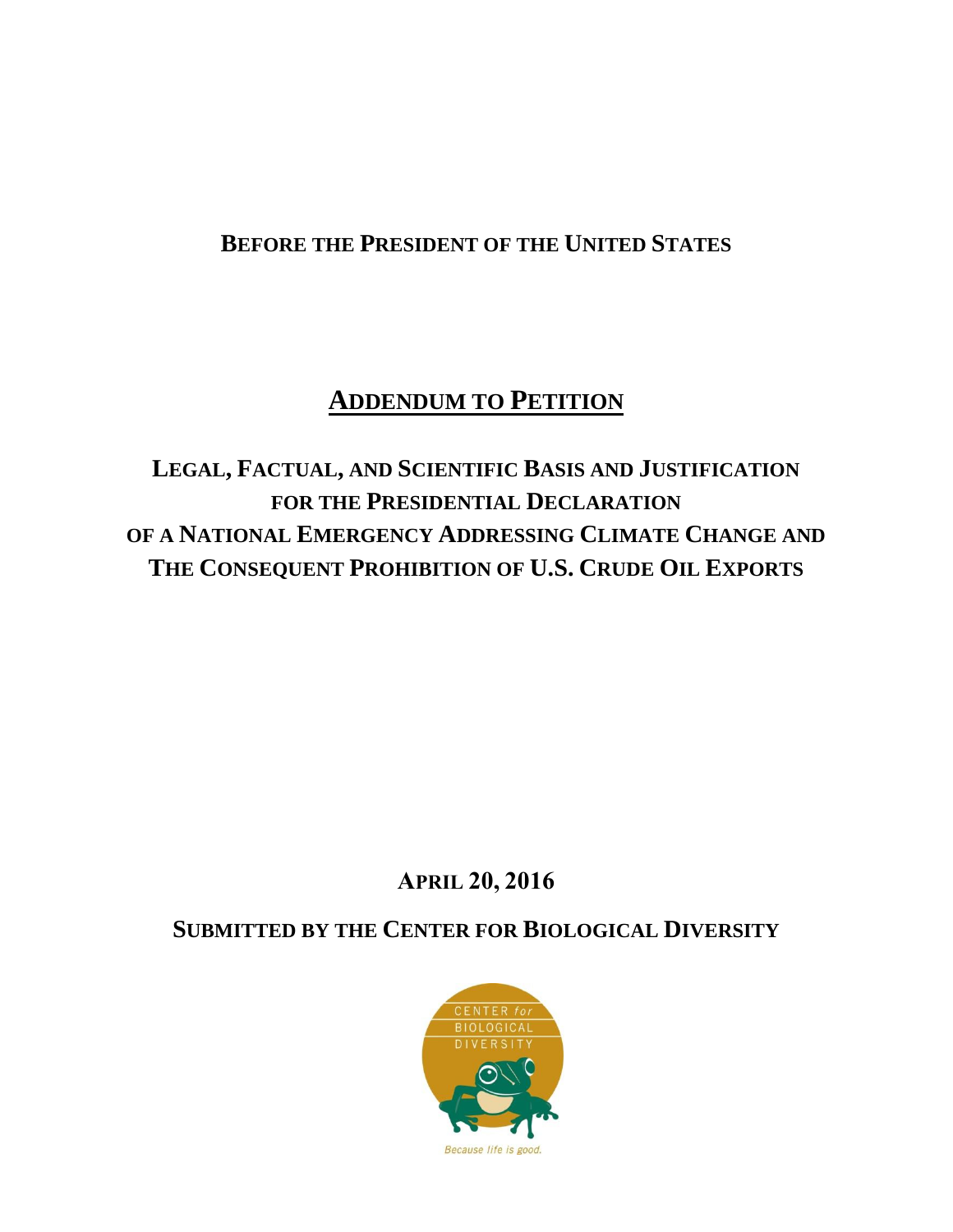## **I. INTRODUCTION**

Through the legal petition ("Petition") filed concurrently with this supporting addendum ("Addendum") on April 20, 2016, the 350 signatories to the Petition ("Petitioners") formally request that the President of the United States, pursuant to Sections  $101(c)$  and  $101(d)(1)(A)$  of Division O, Title I of the Consolidated Appropriations Act, 2016 ("2016 Appropriations Act")<sup>1</sup> and the National Emergencies Act,<sup>2</sup> declare a national emergency due to the damages and threats to the United States from climate change, and pursuant to such a declaration, prohibit the export of crude oil from the United States. The requested declaration and export prohibition are necessary to address the serious threats to our climate and nation posed by the greatly expanded domestic oil development projected to result from the repeal of the crude oil export ban under the 2016 Appropriations Act.

The Center for Biological Diversity ("Petitioner") submits this Addendum to the Petition to provide additional legal, factual and scientific basis and justification for the requested action.

## **II. EXECUTIVE SUMMARY**

Less than a week after President Obama committed the United States to "the tireless task of combating climate change<sup>33</sup> by agreeing to the historic 2015 Paris Agreement,<sup>4</sup> he signed the 2016 Appropriations Act, which lifted the forty year-old crude oil export ban in the United States. Before the year's end, the first shipment of U.S. crude oil to an overseas buyer in over four decades had departed from American shores.<sup>5</sup>

Championed by the oil industry and officially opposed by the White House when previously presented as a stand-alone bill,<sup>6</sup> the crude export ban's repeal is projected to result in a vast increase of domestic crude oil production by as much as  $3.3$  million barrels per day.<sup>7</sup> When combusted, that amount of oil is estimated to release more than 500 million tons of carbon pollution per year—the equivalent to the annual carbon emissions of 135 dirty coal-fired power

l

<sup>&</sup>lt;sup>1</sup> Consolidated Appropriations Act, 2016, Pub. L. No. 114-113, [https://www.congress.gov/114/bills/hr2029/BILLS-](https://www.congress.gov/114/bills/hr2029/BILLS-114hr2029enr.pdf)[114hr2029enr.pdf.](https://www.congress.gov/114/bills/hr2029/BILLS-114hr2029enr.pdf) 2 50 U.S.C. 1601 *et seq*.

<sup>&</sup>lt;sup>3</sup> THE WHITE HOUSE, Statement by the President on the Paris Climate Agreement (Dec. 12, 2015), [https://www.whitehouse.gov/the-press-office/2015/12/12/statement-president-paris-climate-agreement.](https://www.whitehouse.gov/the-press-office/2015/12/12/statement-president-paris-climate-agreement)

<sup>&</sup>lt;sup>4</sup> United Nations Framework Convention on Climate Change, Conference of the Parties Nov. 30-Dec. 11, 2015, Adoption of the Paris Agreement, U.N. Doc. FCCC/CP/2015/L.9 (Dec. 12, 2015) [hereinafter *Paris Agreement*].<br><sup>5</sup> Joe Carroll & Sheela Tobben, "First U.S. Oil Export Leaves port; Marks End to 40-Year Ban" (Dec. 31, 2015),

BLOOMBERG NEWS, http://www.bloomberg.com/news/articles/2015-12-31/first-u-s-oil-export-leaves-port-markingend-of-40-year-ban.

<sup>6</sup> Devin Henry, "White House threatens veto on crude oil exports" (Oct. 17, 2015), THE HILL, http://thehill.com/ policy/ energy-environment/256261-white-house-threatens-to-veto-crude-oil-exports-bill.

<sup>7</sup> Matt Lee-Ashley & Alison Cassady, *The Environmental Impacts of Exporting More American Crude Oil* (Aug. 21, 2015), CENTER FOR AMERICAN PROGRESS, https://www.americanprogress.org/issues/green/news/2015/08/21/ 119756/the-environmental-impacts-of-exporting-more-american-crude-oil/ [hereinafter *CAP Report*].

Page 2 of 27 ADDENDUM TO PETITION TO THE PRESIDENT OF THE UNITED STATES NATIONAL CLIMATE EMERGENCY DECLARATION TO PROHIBIT CRUDE OIL EXPORTS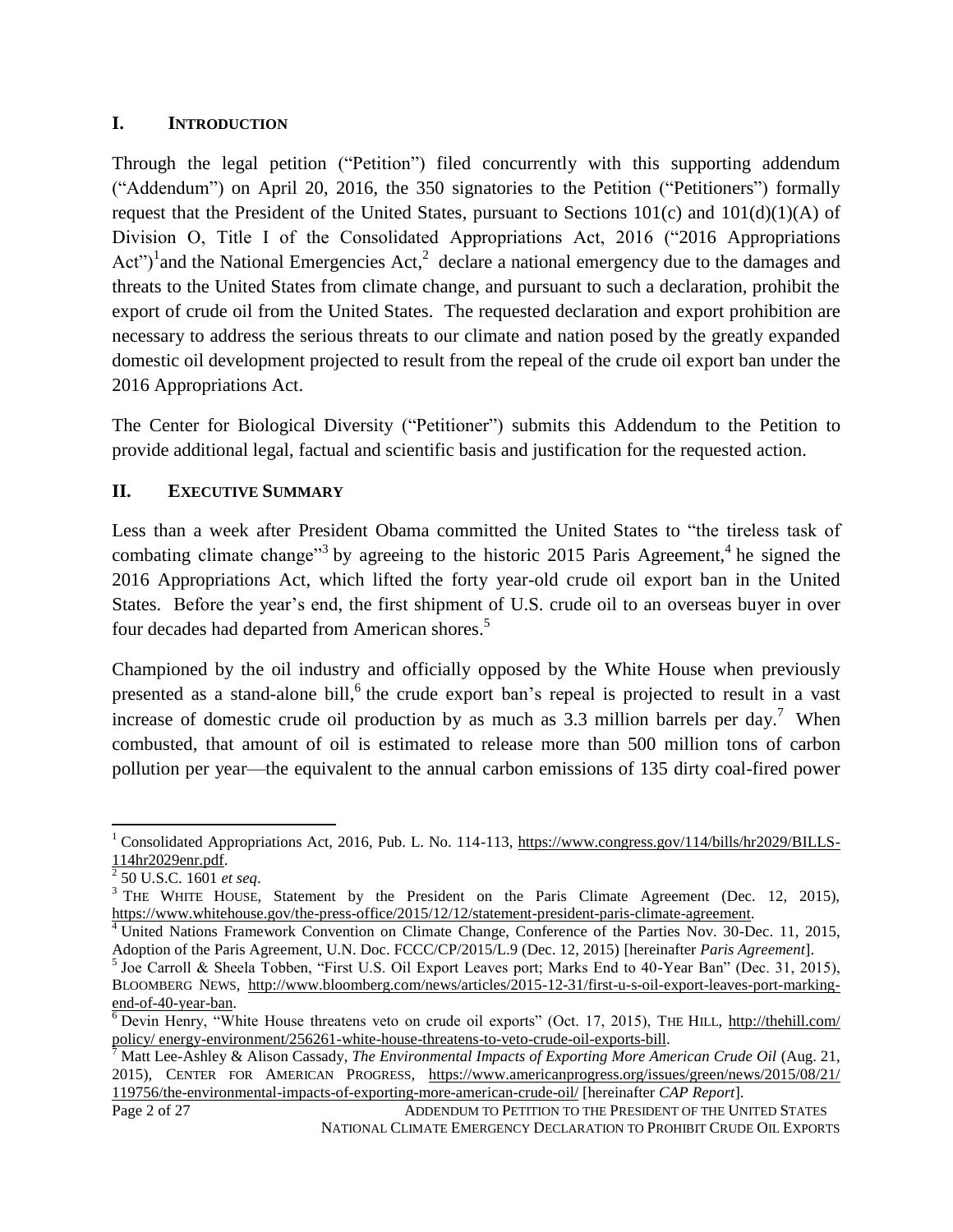plants or over 100 million passenger cars.<sup>8</sup>

The impacts of greatly bolstered oil exports will be felt not only by our global climate, but also by our own land, air, and communities. The ban's repeal unleashes devastating effects on U.S. land, with the footprint of new wellpads and related infrastructure consuming upwards of 2,000 square miles over the next 15 years.<sup>9</sup> Moreover, as the majority of new wells will be developed through unconventional, ultra-hazardous hydraulic fracturing ("fracking"), American communities will experience increased toxic air pollution, drinking water contamination, decimation of wildlife habitat, risk of explosions from "bomb trains" carrying crude oil crosscountry, and surges in earthquakes like those caused by the oil industry in Oklahoma.<sup>10</sup>

Fortunately, the 2016 Appropriations Act provides the President the explicit legal authority to prohibit crude oil exports after declaring a national emergency. Specifically, Sections 101(c) and 101(d)(1)(A) of Division O, Title I of the 2016 Appropriations Act authorize the President to declare a national emergency, formally notice the declaration of such a national emergency in the Federal Register, and, accordingly, prohibit the export of crude oil from the United States.

Climate change is unquestionably a national emergency. As  $CO<sub>2</sub>$  levels continue to rise past 400 parts per million (ppm), $^{11}$  the ravages of global warming are becoming ever more palpable on both a national and global scale. According to Dr. James Hansen and other leading climate scientists in a recently published paper, "We conclude that the message our climate science delivers to society, policymakers, and the public alike is this: we have a *global emergency*. Fossil fuel  $CO_2$  emissions should be reduced as rapidly as practical"<sup>12</sup> (emphasis added). Indeed, extreme weather events, such as severe droughts, floods, and heat waves, and other climate disruptions are responsible for an estimated 400,000 deaths globally each year on average, with hundreds of millions of additional people adversely affected.<sup>13</sup> Arctic sea ice loss, rising seas, growing food insecurity, bleaching of coral reefs, and biodiversity loss are mounting worldwide. The United States has experienced similar devastation at home, with coastal communities and the country's most vulnerable populations—of the poor, the elderly, the sick and children—bearing the brunt of public health effects, property damage, and food insecurity resulting from climate-

Page 3 of 27 ADDENDUM TO PETITION TO THE PRESIDENT OF THE UNITED STATES NATIONAL CLIMATE EMERGENCY DECLARATION TO PROHIBIT CRUDE OIL EXPORTS

 8 *Id*.

<sup>9</sup> *Id*.

<sup>10</sup> *See* CONCERNED HEALTH PROFESSIONALS OF NEW YORK & PHYSICIANS FOR SOCIAL RESPONSIBILITY*, Compendium of Scientific, Medical, and Media Findings Demonstrating Risks and Harms of Fracking* (Oct. 14, 2015), 3 Ed., http://concernedhealthny.org/wp-content/uploads/2012/11/PSR-CHPNY-Compendium-3.0.pdf [hereinafter *Fracking Health Compendium*].

<sup>&</sup>lt;sup>11</sup> NATIONAL OCEANIC AND ATMOSPHERIC ADMINISTRATION, *Recent Monthly Average Mauna Loa CO*<sub>2</sub>, (Dec. 2015), http://www.esrl.noaa.gov/gmd/ccgg/trends/.

<sup>&</sup>lt;sup>12</sup> James Hansen et al., *Ice melt, sea level rise and superstorms: evidence from paleoclimate data, climate modeling, and modern observations that 2°C global warming could be dangerous*, ATMOSPHERIC CHEMISTRY AND PHYSICS, 16, 3761-3812 (2016), http://www.atmos-chem-phys.net/16/3761/2016/.

<sup>&</sup>lt;sup>13</sup> DARA AND THE CLIMATE VULNERABILITY FORUM, *Climate Vulnerability Monitor*,  $2^{nd}$  *Edition: A Guide to the Cold Calculus of a Hot Planet* (2012)*,* DARA INTERNACIONAL, 62, http://www.daraint.org/wpcontent/uploads/2012/10/CVM2-Low.pdf.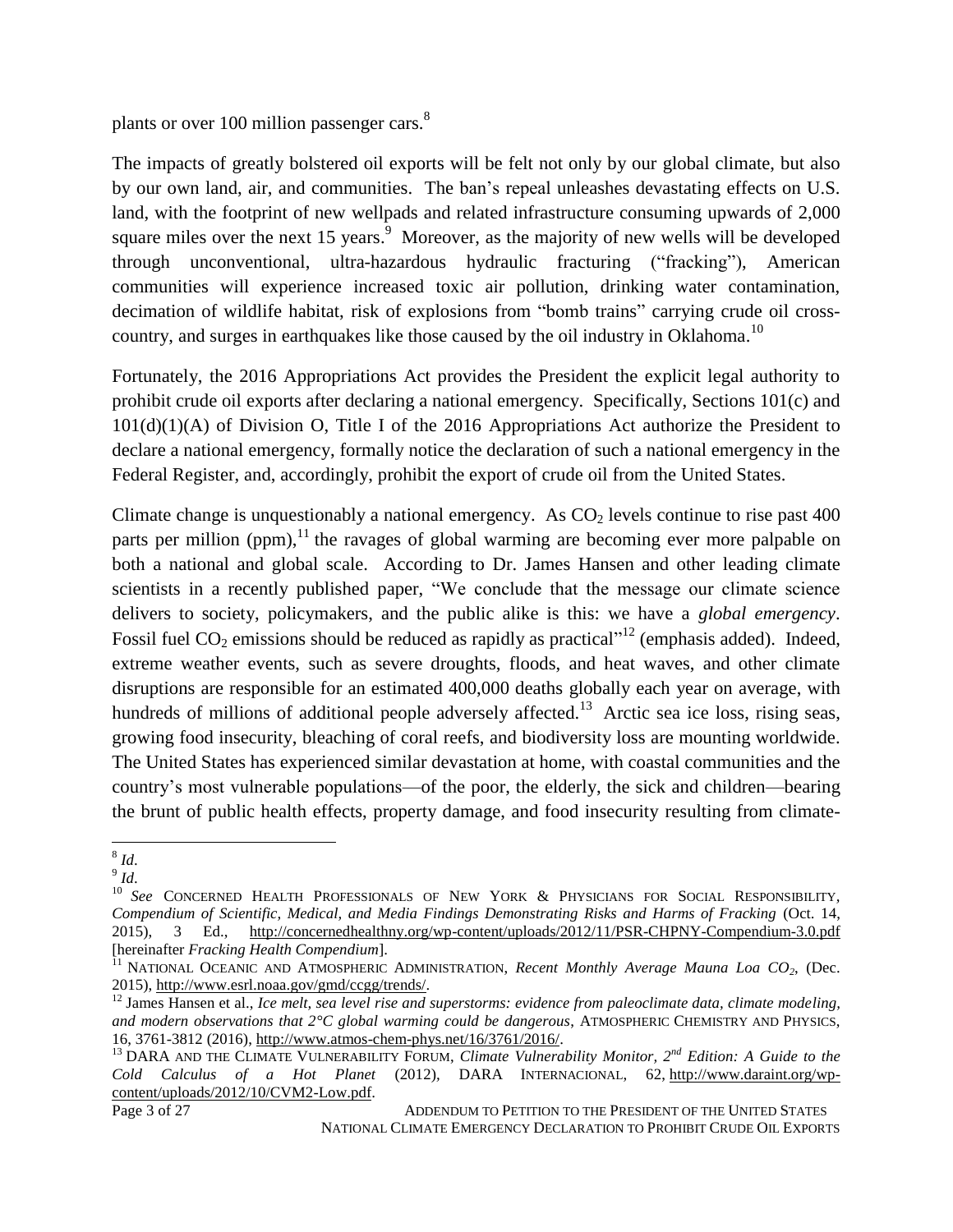related events. As exemplified by the Environmental Protection Agency ("EPA") in April 2009, "the evidence provides compelling support for finding that greenhouse gas air pollution *endangers the public welfare of both current and future generations*. The risk and the severity of adverse impacts on public welfare are expected to increase over time"<sup>14</sup> (emphasis added). In the seven years since the EPA's endangerment finding, climate impacts have only gotten worse, justifying the urgent call for a national climate emergency.

In order to prevent the future catastrophic impacts of climate change on America and the world, we must leave significant fossil fuels in the ground to preempt their combustion. There is only a finite amount of greenhouse gases that can be further released into the atmosphere without rendering the Paris Agreement's temperature target—of limiting warming to no more than 1.5°C above pre-industrial levels<sup>15</sup> so as to avoid truly catastrophic impacts to our nation and planet<sup>16</sup> virtually impossible. A scientific and political consensus has emerged among the climateinformed population that the vast majority of United States fossil fuels must be kept in the ground. President Obama in recent months has also clearly acknowledged this conclusion,<sup>17</sup> taking critical steps down this path including the rejection of the Keystone XL Pipeline, the recent moratorium on coal leasing on federal lands, and the cancelation or delay of multiple federal fossil fuel lease sales.<sup>18</sup>

However, in stark contrast to these wise actions taken by the President, the repeal of the forty year-old crude oil export ban was specifically intended, and can be reasonably projected, to result in a *significant increase* in the extraction of U.S. fossil fuel resources at a time when we desperately need to *greatly reduce* such extraction.<sup>19</sup> In light of the significant greenhouse gas emissions that would ultimately flow from the resumption of crude exports, prohibiting such exports is an essential component of efforts to limit global warming to meet the Paris Agreement targets.

The same Appropriations Act that repealed the crude export ban also contains the very authority President Obama needs to reinstate the ban, via a declaration of a national emergency. We urge

<sup>19</sup> CAP Report, *supra* note 7.

Page 4 of 27 ADDENDUM TO PETITION TO THE PRESIDENT OF THE UNITED STATES NATIONAL CLIMATE EMERGENCY DECLARATION TO PROHIBIT CRUDE OIL EXPORTS

l <sup>14</sup> U.S. Environmental Protection Agency, Endangerment and Cause or Contribute Findings for Greenhouse Gases Under Section 202(a) of the Clean Air Act, 74 Fed. Reg. 66,496, 66,498-99 (Dec. 15, 2009) [hereinafter *EPA Final Endangerment Finding*].

<sup>&</sup>lt;sup>15</sup> The Paris Agreement commits all signatories to an articulated target to hold the long-term global average temperature "to well below 2°C above pre-industrial levels and to pursue efforts to limit the temperature increase to 1.5°C above pre-industrial levels."

<sup>&</sup>lt;sup>16</sup> A target of 1.5°C, while obviously more protective of the climate than a 2°C target, may itself be too high to avoid catastrophic consequences. Dr. James Hansen and colleagues have recommended limiting warming to 1°C to "stabilize climate and avoid potentially disastrous impacts on today's young people, future generations, and nature." *See* James Hanson et. al, *Assessing "dangerous climate change": required reduction of carbon emissions to protect young people, future generations and nature*, 8 PLoS ONE 8, e81648 (2013).

<sup>&</sup>lt;sup>17</sup> THE WHITE HOUSE, Statement by the President on the Keystone XL Pipeline (Nov. 6, 2015), [https://www.](https://www/) whitehouse.gov/the-press-office/2015/11/06/statement-president-keystone-xl-pipeline.

<sup>&</sup>lt;sup>18</sup> U.S. DEPARTMENT OF THE INTERIOR, Secretarial Order No. 3338, 8 (Jan. 15, 2016).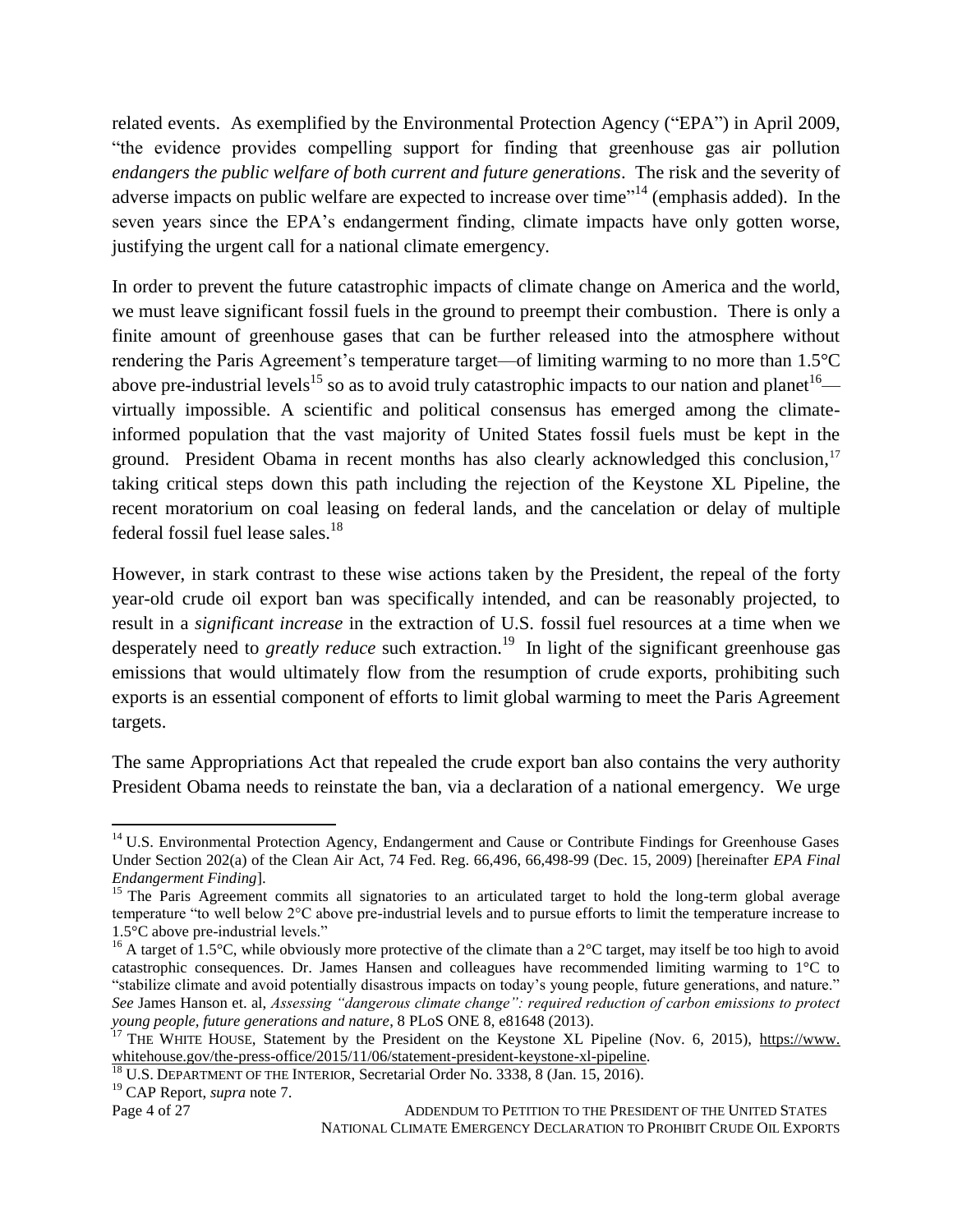President Obama to act upon this authority immediately.

This Addendum demonstrates and explains that the criteria under the 2016 Appropriations Act are clearly met for the President to declare a national emergency with respect to climate change and ban the export of U.S. crude oil.

## **III. LEGAL AUTHORITY & BACKGROUND OF PETITIONER**

Petitioners submit this Petition, and Petitioner submits this Addendum, under the rights granted in the Constitution. The Constitution guarantees the right of an interested party to petition the President of the United States. The First Amendment states: "Congress shall make no law . . . abridging the . . . right of the people . . . to petition the Government for a redress of grievances."<sup>20</sup>

Petitioner Center for Biological Diversity is a nonprofit environmental organization dedicated to the protection of imperiled species and their habitats through science, education, policy, and environmental law. Petitioner has over 900,000 members, supporters and activists dedicated to the conservation of endangered species and wild places, and combating climate change. Petitioner submits this Addendum on its own behalf and on behalf of its members and staff with an interest in protecting our national public lands and the wild habitats they encompass from the damages of further unnecessary natural gas extraction and the damages of climate change.

## **IV. LEGAL BACKGROUND**

## **A. THE CONSOLIDATED APPROPRIATIONS ACT OF 2016 GRANTS THE PRESIDENT LEGAL AUTHORITY TO PROHIBIT CRUDE OIL EXPORTS PURSUANT TO A NATIONAL EMERGENCY DECLARATION**

On December 18, 2015, Congress passed and the President signed into law the 2016 Appropriations Act. Section 101(a) of Title I, Division O of the 2016 Appropriations Act (hereunder, "Section 101[\_]") repeals Section 103 of the Energy Policy and Conservation Act of 1975 ("EPCA"), $^{21}$  which mandated that the President prohibit the export of crude oil from the United States save exemptions found to be in the "national interest."<sup>22</sup> While Section 101(b) of

l <sup>20</sup> U.S. CONST. amend I. *See also United Mine Workers v. Illinois State Bar Ass'n*, 389 U.S. 217, 222 (1967) (right to petition for redress of grievances is among most precious of liberties without which the government could erode rights).

<sup>21</sup> 42 U.S.C. 6201 *et seq*.

 $^{22}$  In response to the 1973 Arab oil embargo crisis, Congress passed EPCA to prohibit the export of crude oil and natural gas from the United States with the purpose of conserving national energy supplies and reducing the impact of energy supply disruptions. 42 U.S.C. §6201. Specifically, Section 103 of EPCA required the President to promulgate a rule "prohibiting the export of crude oil and natural gas produced in the United States" and exempt from such prohibitions exports that the President found to be in the "national interest" and the purposes of EPCA. 42 U.S.C. § 6212. The crude oil export ban was in place for forty years prior to its repeal by the 2016 Appropriations Act.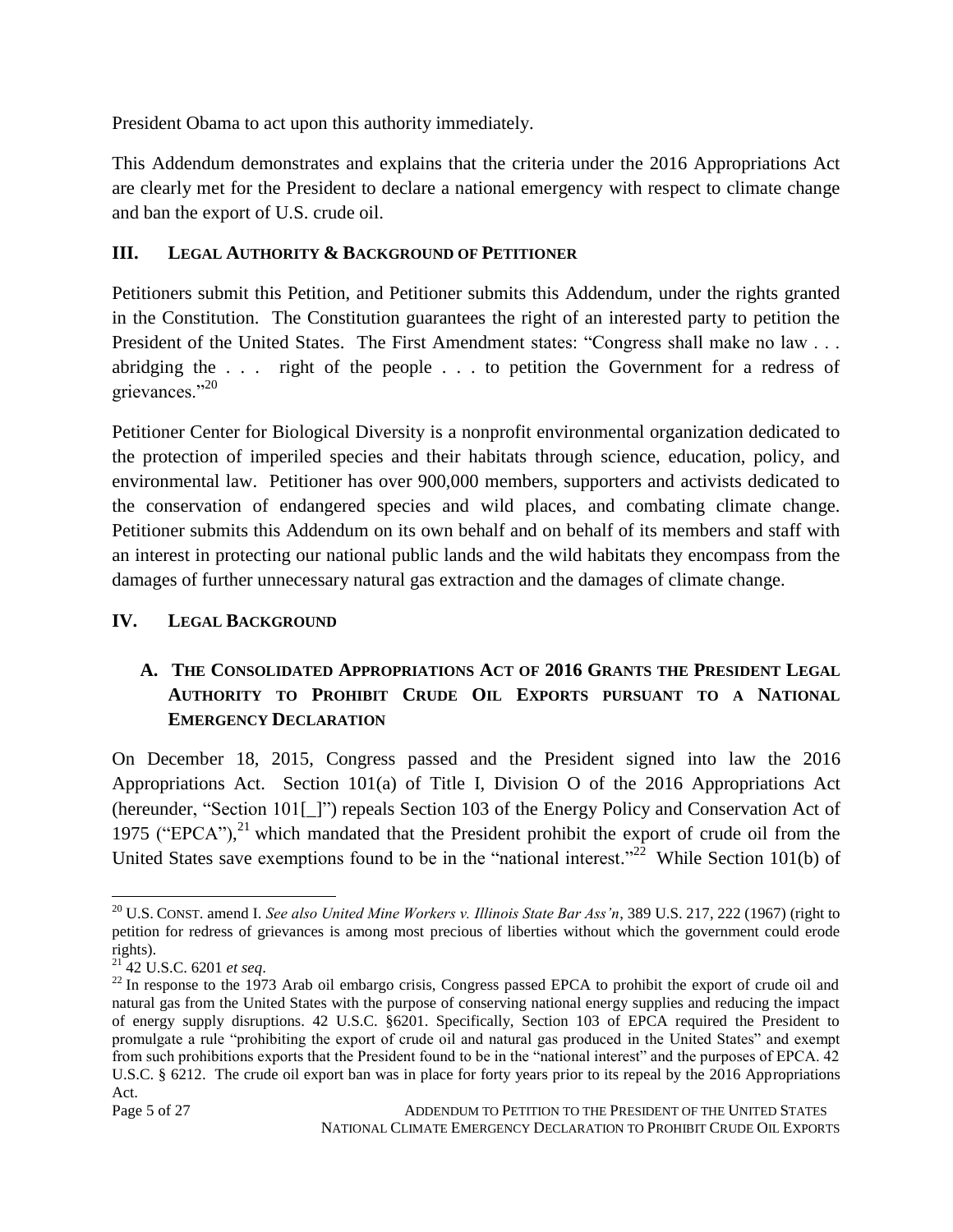the 2016 Appropriations Act articulates a national policy that now prohibits an "official of the Federal Government [to] . . . impose or enforce any restriction on the export of crude oil," the section explicitly grants three exceptions to this policy as provided in Sections 101(c) (*Savings Clause*) and 101(d) (*Exceptions and Presidential Authority*) of the 2016 Appropriations Act.

First, Section 101(d)(1)(A) (*Exceptions and Presidential Authority*) affirmatively grants the President authority to impose export licensing requirements or other restrictions on the export of crude oil from the United States for one-year durations if "the President declares a national emergency and formally notices the declaration of a national emergency in the Federal Register." The one-year duration of a national emergency may be renewed for additional periods pursuant to Section 101(d)(2) of the 2016 Appropriations Act and the regulatory procedures established under the National Emergencies Act ("NEA"), $^{23}$  the statute generally governing the exercise of emergency authorities.

Second, Section 101(c) (*Savings Clause*) states that "nothing in this section [101] limits the authority of the President . . . to prohibit exports under," among other laws,  $24$  the NEA. The NEA is legally consistent with and provides statutory support for Congress's grant of presidential authority to declare a national emergency restricting crude oil exports enumerated in Section 101(d)(A) of the 2016 Appropriations Act. Specifically, the NEA both authorizes the President to declare a national emergency when congressional acts permit such declarations, as is the case in Section 101(d)(A) of the 2016 Appropriations Act, and establishes regulatory procedures for declaring and terminating national emergencies.<sup>25</sup> Notably, the NEA does not explicitly define the term "national emergency."

In sum, the 2016 Appropriations Act, in both Sections  $101(c)$  and  $101(d)(A)$ , unequivocally grants the President the emergency power to restrict crude oil exports upon a declaration of a national emergency—a declaration clearly warranted in light of the climate crisis facing the United States and the world.

## **B. A NATIONAL EMERGENCY DECLARATION IS SUBJECT TO THE PRESIDENT'S DISCRETION**

As the 2016 Appropriations Act affirmatively grants emergency powers to the President to

<sup>23</sup> 50 U.S.C. 1601 *et seq*.

 $24$  Section 101(c) of the 2016 Appropriations Act also does not limit the authority of the President to prohibit crude oil exports pursuant to his inherent authorities under the Constitution. Additionally, the Savings Clause of the Appropriations Act conserves the right of the President to prohibit exports by declaring a national emergency under the International Economic Powers Act, 50 U.S.C. 1701 *et seq*. ("IEEPA"), or "regulations issued under" the statute. Specifically, the IEEPA confers authority on the President to declare a national emergency addressing international economic transactions with respect to "any unusual and extraordinary threat, which has its source in whole or substantial part outside of the United States, to the national security, foreign policy, or economy of the United States." 50 U.S.C. § 1701.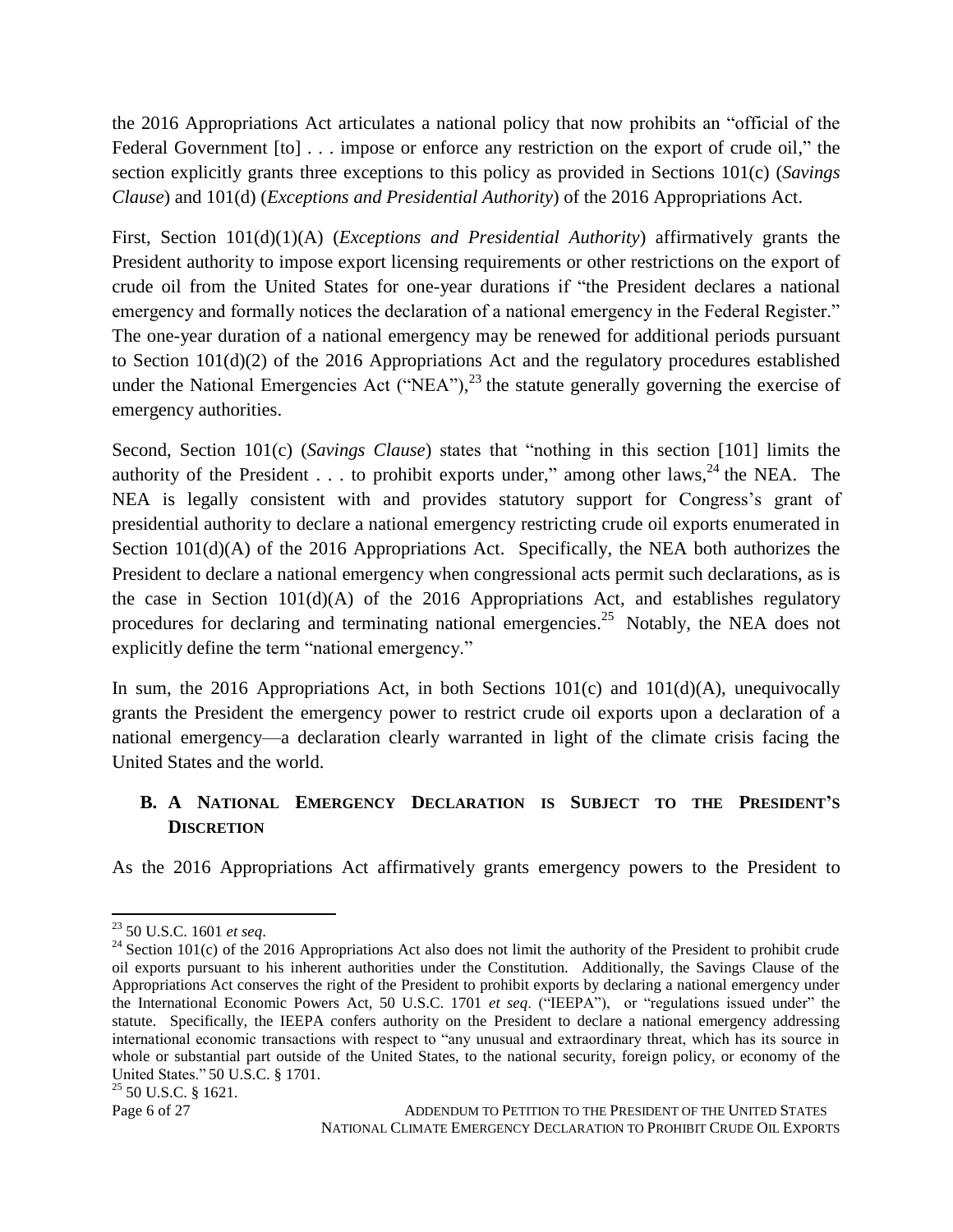prohibit crude oil exports, well-established principles of statutory interpretation and historical practice of presidential emergency declarations demonstrate that the President possesses wide discretion in defining a national emergency, subject only to limited congressional oversight.

## **1. Historical Context and Concept of National Emergencies**

The explicit congressional authorization of presidential emergency powers in Section  $101(d)(1)$ of the 2016 Appropriations Act is part of a robust lineage of statutory delegations acknowledging the President's authority to effectively govern in times of national crisis, including war, natural disasters and even imminent financial collapse.<sup>26</sup> Congress has authorized presidential emergency powers under contexts both broader and more specific than with regard to oil exports, resulting in several dozens of national emergencies in effect today, with such emergencies activating or suspending the powers and obligations of over 160 provisions of statutory law, myriad presidential orders, and numerous federal regulations. $^{27}$ 

This long history and range of national emergencies previously invoked by presidents illustrate the breadth of the President's discretion to define a national emergency. In terms of definition, neither the 2016 Appropriations Act nor the NEA or related statutes provide an explicit definition of the term "national emergency," signifying the President's discretionary authority to interpret the term. Without an enumerated statutory definition, well-established rules of statutory interpretation refer to a term's plain language meaning to define it. Dictionary definitions of "national emergency" include "the term that is used to describe a crisis that involves the *security and safety* of the country<sup>"28</sup> and "a state of emergency resulting from *a danger or threat of danger* to a nation from foreign or domestic sources and usually declared to be in existence by governmental authority<sup>329</sup> (emphasis added). Eminent constitutional scholar Edward S. Corwin also explained the term as connoting "the existence of conditions suddenly intensifying to the degree of *existing danger to life or well-being beyond that which is accepted as normal*" 30 (emphasis added).

As a way to regulate the President's discretion on emergency declarations, Congress enacted the NEA to establish regulatory mechanisms to ensure regular congressional review of presidential

 26 *See* Harold Relyea, *National Emergency Powers*, CONGRESSIONAL RESEARCH SERVICE REPORT FOR CONGRESS (2007), 3.

<sup>27</sup> *See* Patrick A. Thronson, *Toward Comprehensive Reform of America's Emergency Law Regime*, 46 U. MICH. J.L. REFORM 737, 738 (2013), 753. *See also* Christopher Ingraham, "The United States is in a state of emergency—30 of them, in fact", THE WASHINGTON POST, Nov. 19, 2014, https://www.washingtonpost.com/news /wonk/wp/2014/11/19/the-united-states-is-in-a-state-of-emergency-30-of-them-in-fact/.<br><sup>28</sup> Definition of rational

<sup>28</sup> *Definition of national emergency*, BLACK'S ONLINE LEGAL DICTIONARY, 2ND ED., http://thelaw dictionary.org/national-emergency [hereinafter *Black's Dictionary Definition*].

<sup>29</sup> *Definition of national emergency*, MERRIAM-WEBSTER DICTIONARY, http://www.merriam webster.com/dictionary/national%20emergency [hereinafter *Webster Dictionary Definition*].

Page 7 of 27 ADDENDUM TO PETITION TO THE PRESIDENT OF THE UNITED STATES <sup>30</sup> Edward S. Corwin, THE PRESIDENT: OFFICE AND POWERS, 1787-1957 (5th Ed. 1984), 3.

NATIONAL CLIMATE EMERGENCY DECLARATION TO PROHIBIT CRUDE OIL EXPORTS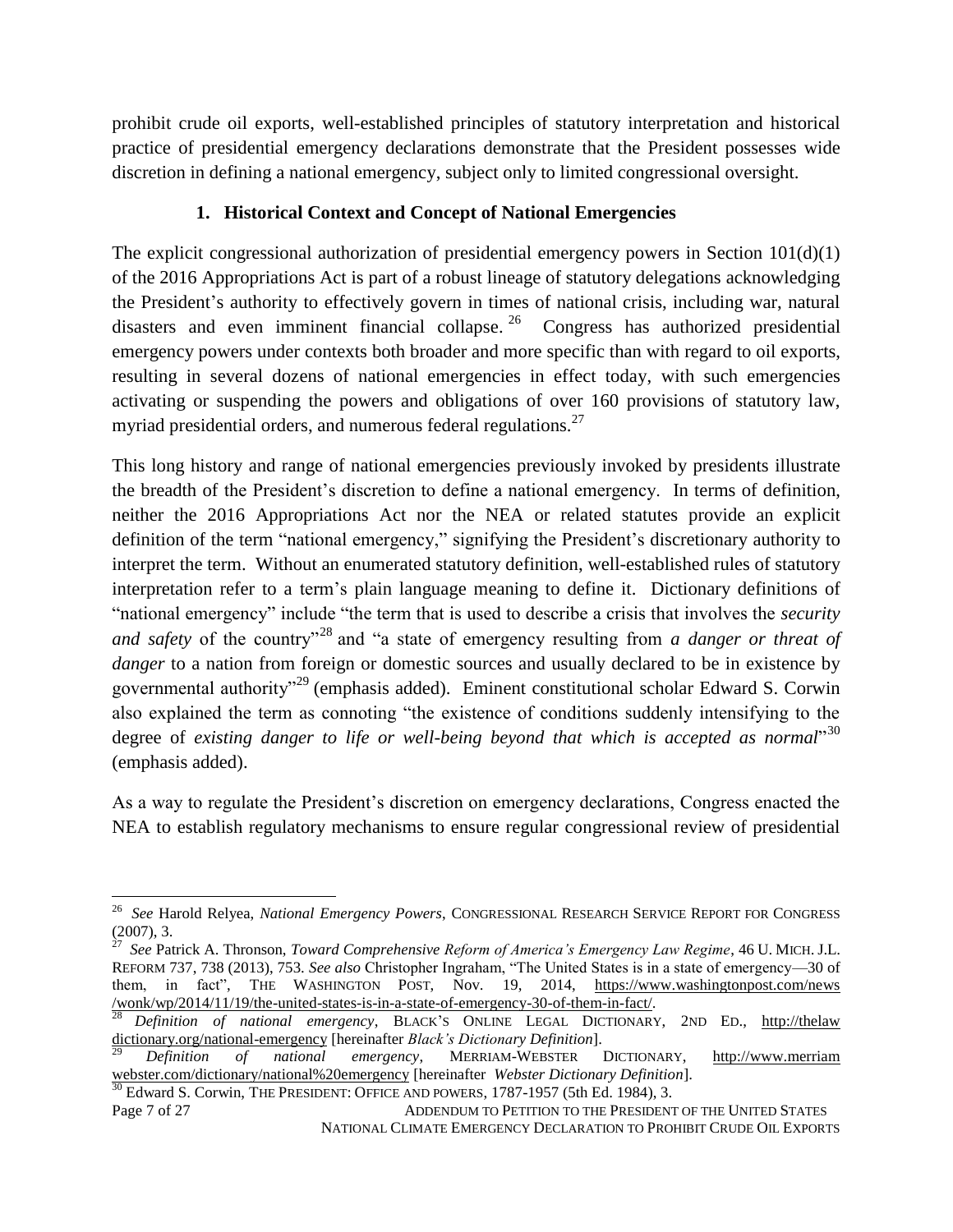declarations of national emergencies.<sup>31</sup>

# **2. The National Emergency Exception is not Constrained by the Other Enumerated Exceptions under Section 101(d)(1) of the 2016 Appropriations Act**

Section 101(d)(1) of the 2016 Appropriations Act enumerates three exceptions permitting the President to impose restrictions on crude oil exports for renewable one-year periods. Under statutory interpretation principles against surplusage and *expressio unius est exclusion alterius*  ("to express one thing implies the exclusion of the other"), the list of three exceptions should be interpreted to be each distinct and exclusive of one another; otherwise, the listed exceptions are redundant and rendered surplusage.

As noted, *supra*, Section 101(d)(1)(A) permits restrictions should the President declare a national emergency in accordance with proper regulatory procedures. Section  $101(d)(1)(B)$  provides a second exception, whereby restrictions on crude exports are permitted when applied to "1 or more countries, persons, or organizations in the context of sanctions or trade restrictions . . . imposed by the United States for reasons of national security." Finally, Section  $101(d)(1)(C)$ provides a third exception, whereby crude export restrictions are allowed where the Secretary of Commerce finds that the export of crude oil under the 2016 Appropriations Act has caused "material oil supply shortages or sustained oil prices significantly above world market levels" and such supply shortages or price increases have or are likely "to cause sustained material adverse employment effects."

Statutory interpretation principles dictate that the concept of national emergency under the first enumerated exception is distinct from the narrow national security interests with respect to particular countries, persons or organizations already subject to sanctions or trade restrictions in Section  $101(d)(1)(B)$  and global crude market dynamics interests in Section  $101(d)(1)(C)$ . The discussion, *supra*, regarding the President's discretion in defining national emergency further illustrates that the scope of the national emergency exception is *de facto* broader than the narrowly defined contexts enumerated in the latter two exceptions. Overall, this supports a broad definition of national emergency which the President may utilize in exercising his emergency powers.

# **C. THE PRESIDENT POSSESSES THE LEGAL AUTHORITY UNDER THE 2016 APPROPRIATIONS ACT TO DECLARE A NATIONAL EMERGENCY TO ADDRESS CLIMATE CHANGE**

As explained, *supra*, Congress unequivocally authorizes the President to exercise emergency powers to restrict U.S. crude oil exports. Section 101(d) of the 2016 Appropriations Act

 $\overline{\phantom{a}}$ <sup>31</sup> *See* Relyea, *supra* note 25, at 3.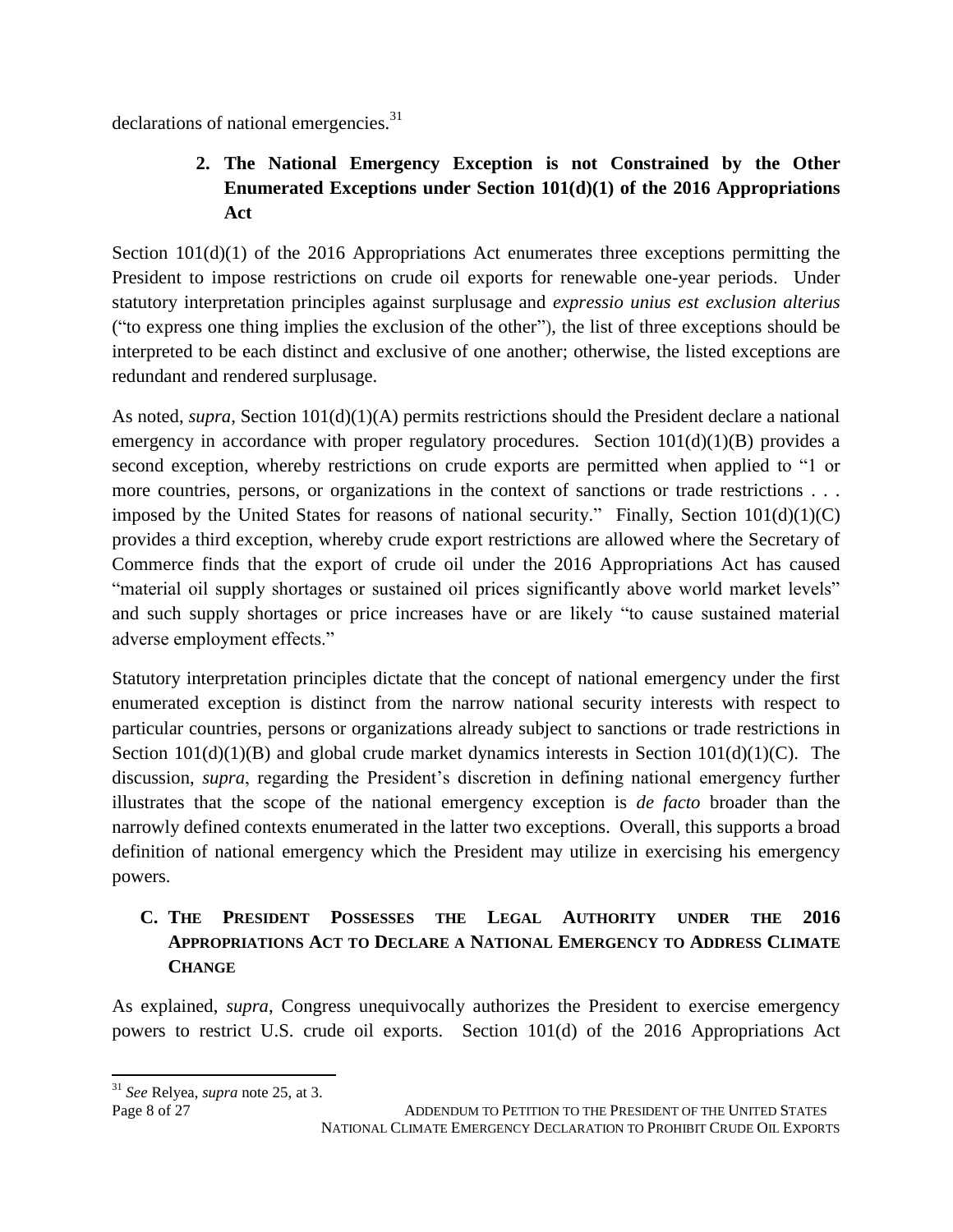provides (emphasis added):

The President may impose export licensing requirements or other restrictions on the export of crude oil from the United States for a period of not more than 1 year if . . . the President *declares a national emergency* and formally notices the declaration of a national emergency in the Federal Register. . . . Any requirement or restriction imposed . . . may be renewed for 1 or more additional periods of more than 1 year each.

There exists no provision in the 2016 Appropriations Act that constrains the President's authority to determine what may constitute a "national emergency," or how significant a role oil exports may contribute to that emergency. The authority and discretion to make such a declaration and export prohibition rest solely with the President.

As demonstrated in this Addendum below, the damages and threats stemming from climate change clearly constitute a "national emergency" under any rational interpretation of the phrase. Given the substantial greenhouse gas ("GHG") emissions resulting from the expanded oil production that is expected to result from crude oil exports over the coming decades, oil exports clearly have a direct impact both on the climate itself as well as on the nation's policies and obligations to address climate change. Consequently, consistent with the history of presidential emergency powers, the plain meaning of "national emergency," the broad discretion afforded a president to declare a national emergency, and the urgency of the climate crisis, the President clearly has the authority to declare such an emergency here, and consistent with such a declaration, ban the export of crude oil.

## **V. THE PRESIDENT CAN AND MUST DECLARE A NATIONAL EMERGENCY AND PROHIBIT THE EXPORT OF CRUDE OIL**

## **A. CLIMATE CHANGE CONSTITUTES A NATIONAL EMERGENCY**

Climate change epitomizes the concept of a national—in fact, a global—emergency. The plain meaning definitions of "national emergency" entail "a crisis that involves the security and safety of the country"<sup>32</sup> and a "danger or threat of danger to a nation,"<sup>33</sup> describing the existence of conditions that endanger "life or well-being beyond that which is accepted as normal."<sup>34</sup>

There is both a scientific and now global political consensus that the climate change crisis unequivocally meets such plain meaning standards. In a recent paper published in March 2016,

<sup>34</sup> Corwin, *supra* note 29, at 3.

 $\overline{\phantom{a}}$ <sup>32</sup> Black's Dictionary Definition, *supra* note 27.

<sup>33</sup> Webster's Dictionary Definition, *supra* note 28.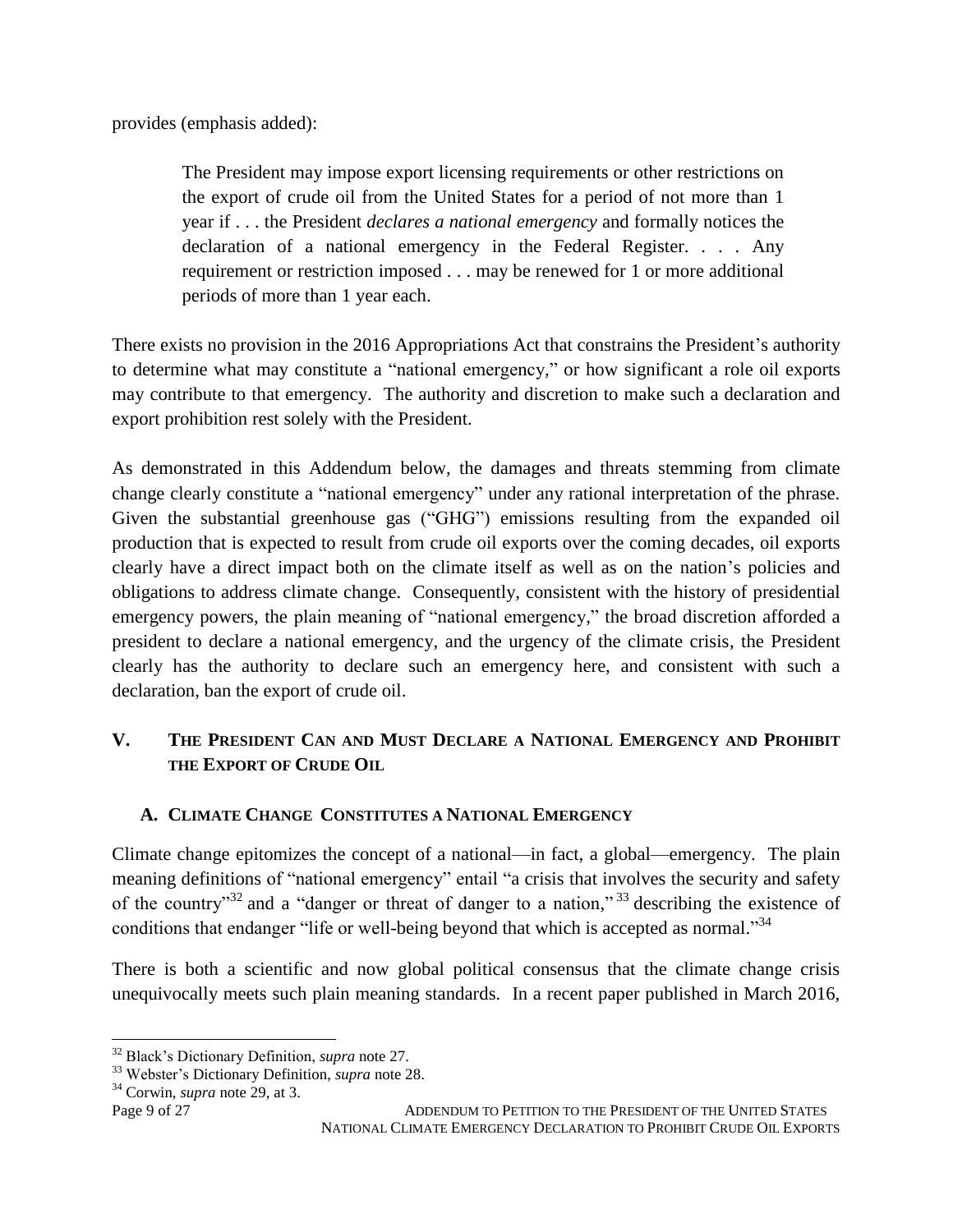Dr. James Hansen and other leading climate scientists concluded: "[T]he message our climate science delivers to society, policymakers, and the public alike is this: we have a *global emergency*. Fossil fuel  $CO_2$  emissions should be reduced as rapidly as practical<sup>35</sup> (emphasis added). This conclusion echoes prior scientific papers from Dr. Hansen and his colleagues describing the emergency situation: "If humanity wishes to *preserve a planet similar to that on which civilization developed and to which life on Earth is adapted*, paleoclimate evidence and ongoing climate change suggest that  $CO<sub>2</sub>$  will need to be reduced from its current 400 ppm to at most 350 ppm, but likely less than that<sup>356</sup> (emphasis added). February 2016 broke global temperature records, prompting climate scientist Stefan Rahmstorf of Germany's Potsdam Institute of Climate Impact Research, to state plainly, "We are in a kind of *climate emergency* now"<sup>37</sup> (emphasis added). Further adding a public health dimension to the climate emergency, Professor Hugh Montgomery, co-author of the 2015 Lancet Commission climate change report, concluded that climate change further poses a global "*medical emergency* . . . demand[ing] an emergency response using technologies available right now"<sup>38</sup> (emphasis added).

Fortunately, the urgency of the global scientific community has finally been echoed by the global political community. The scale and urgency of the climate crisis has been recognized by the United States and the majority of nation-states around the world. Most recently and significantly, on December 12, 2015, less than a week before the 2016 Appropriations Act was signed into law, the United States and 194 other nation-state government parties agreed to the commitments enumerated in the Paris Agreement. Critically, nearly 200 governments, signifying global consensus, acknowledged that (emphasis added):

[C]limate change represents an *urgent and potentially irreversible threat to human societies and the planet* and thus requires the widest possible cooperation by all countries, and their participation in an effective and appropriate international response, with a view to accelerating the reduction of global greenhouse gas emissions.<sup>39</sup>

In light of the international consensus that climate change embodies a global emergency, climate change irrefutably constitutes a national emergency in the United States as well. Indeed, in its 2009 Final Endangerment Finding under Clean Air Act Section 202(a) ("Final Endangerment

l

<sup>35</sup> Hansen, *supra* note 12.

<sup>36</sup> *See* James Hansen et al., *Target Atmospheric CO2: Where Should Humanity Aim?*, 2 THE OPEN ATMOSPHERIC SCIENCE JOURNAL 217, 217–31 (2008).

<sup>&</sup>lt;sup>37</sup> Damian Carrington and Michael Slezak, "February breaks global temperatures by shocking amount" (Mar. 14, 2016), THE GUARDIAN, https://www.theguardian.com/science/2016/mar/14/february-breaks-global-temperaturerecords-by-shocking-amount.

<sup>&</sup>lt;sup>38</sup> See Kate Kellund, "Climate change health risk is a 'medical emergency" (Jun. 23, 2015), REUTERS, http://www.reuters.com/article/us-health-climatechange-idUSKBN0P22FG20150623; *see also* THE LANCET, HEALTH AND CLIMATE CHANGE POLICY: POLICY RESPONSES TO PROTECT PUBLIC HEALTH (Jun. 2015), http://www.thelancet.com /commissions/climate-change-2015.

Page 10 of 27 ADDENDUM TO PETITION TO THE PRESIDENT OF THE UNITED STATES NATIONAL CLIMATE EMERGENCY DECLARATION TO PROHIBIT CRUDE OIL EXPORTS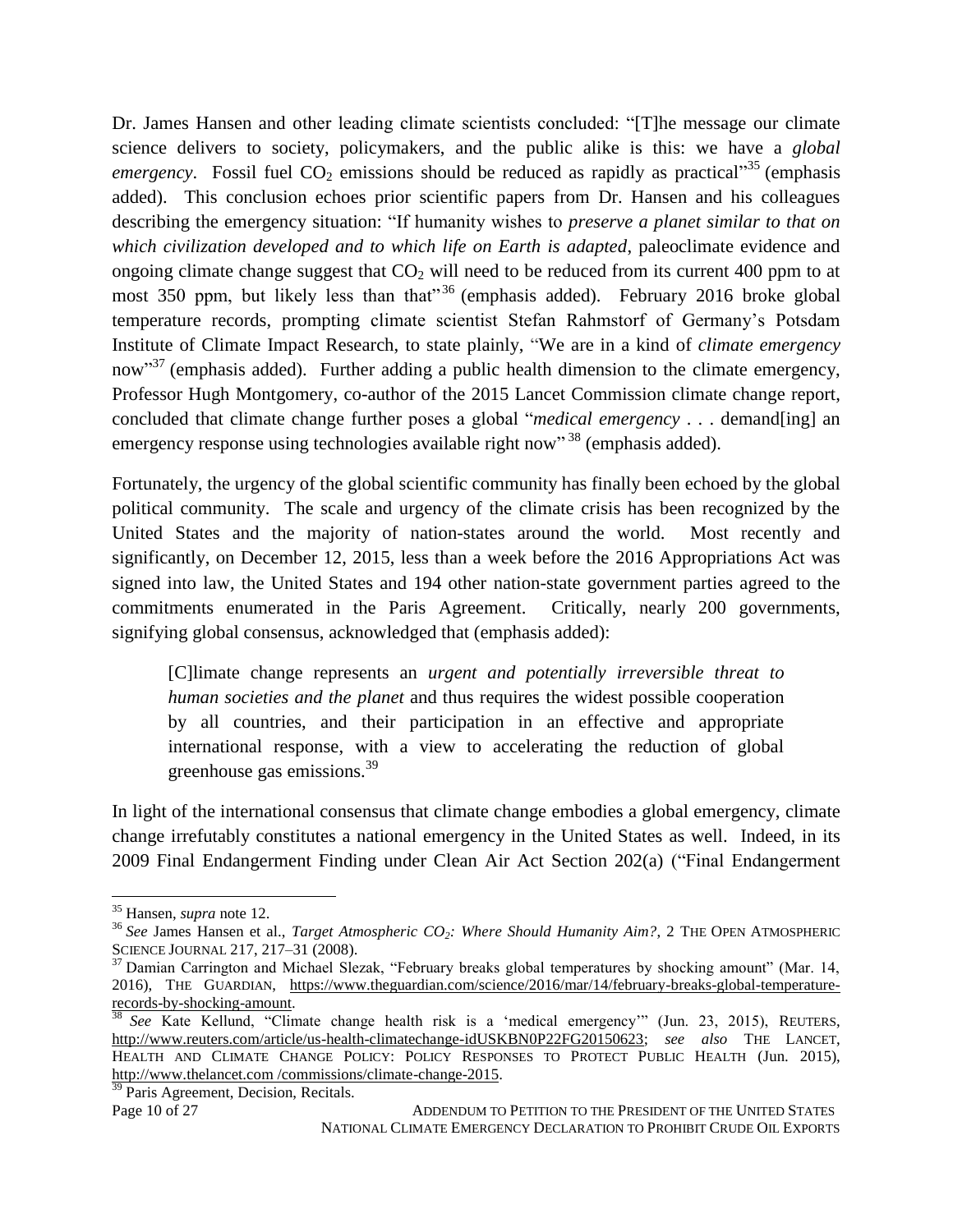Finding"), the EPA concluded that "the body of scientific evidence compellingly supports [the] finding" that "greenhouse gases in the atmosphere may reasonably be anticipated both to endanger public health and to endanger public welfare.<sup> $340$ </sup> The EPA's findings, coupled with further scientific research from numerous authoritative sources, including the U.S. Global Climate Research Program and the National Research Council, $^{41}$  paint a portrait of the existing and anticipated impacts of the climate crisis on U.S. communities—including, among many things, negative effects on basic public health and food security, biodiversity, property, and the economy. Illustrative of how climate change endangers the security and safety of Americans, these impacts unequivocally meet the plain meaning definition of a national emergency, thereby wholly justifying a presidential declaration of a national emergency addressing climate change.

#### **1. U.S. Temperature Increases**

According to the January 2016 report from the National Aeronautics and Space Administration ("NASA") and National Oceanic and Atmospheric Administration ("NOAA"), 2015 was the hottest year in recorded history by far, breaking a record set only the year before.<sup>42</sup> Even more, 2016 is forecasted to further surpass the prior year's temperatures.<sup>43</sup> U.S. average temperatures have increased by 1.3°F to 1.9°F over the course of the last 130 years, with the vast majority of temperature rise occurring since  $1970$ .<sup>44</sup> Temperatures in the U.S. are projected to rise another  $24^{\circ}$ F to  $4^{\circ}$ F over the course of the next few decades.<sup>45</sup>

## **2. Increase in Extreme Weather Events in the United States**

In addition to increasing average temperatures, there has been an increase, in both frequency and intensity, of extreme weather events across the country—in the form of excessively high temperatures, increased heavy downpours, and in some regions, more severe drought.<sup>46</sup> Further, prolonged high night-time temperatures have had negative widespread impacts on people, livestock and wildlife who experience no respite from the heat.<sup>47</sup> On the other end of the extreme weather spectrum, the incidence of heavy downpours and, in some regions, floods has

 $^{40}$  EPA Final Endangerment Finding, 74 Fed. Reg. at 66,497.

<sup>41</sup> *See* EPA Final Endangerment Finding, 74 Fed. Reg. at 66,497. *See also* JERRY MELILLO ET AL., U.S. GLOBAL CHANGE RESEARCH PROGRAM, CLIMATE CHANGE IMPACTS IN THE UNITED STATES: THE THIRD NATIONAL CLIMATE ASSESSMENT, 220-256 (2014), http://nca2014. globalchange. gov/report [hereinafter *Third National Climate Assessment*]; INTERGOVERNMENTAL PANEL ON CLIMATE CHANGE, 2014: CLIMATE CHANGE 2014: SYNTHESIS REPORT, Contribution of Working Groups I, II and III to the Fifth Assessment Report of the Intergovernmental Panel on Climate Change at 11-20, 23 [hereinafter *IPCC AR5 Synthesis Report*]; NATIONAL RESEARCH COUNCIL, ADVANCING THE SCIENCE OF CLIMATE CHANGE 309-318 (2010), www.nap.edu.<br><sup>42</sup> MOAA STATE OF THE CLIMATE: GLOBAL ANALYSIS

NOAA, STATE OF THE CLIMATE: GLOBAL ANALYSIS FOR DECEMBER 2015 (2016), http://www.ncdc.noaa.gov/sotc/global/201512.<br><sup>43</sup> "Forecast expects 2016 to be among the warmest years" (Dec. 17, 2015), UK MET OFFICE, <u>http://www.metoffice</u>.

gov. uk /news/releases/archive/2015/global-temperature.

<sup>&</sup>lt;sup>44</sup> Third National Climate Assessment, *supra* note 41, at 28.

<sup>45</sup> *Id*. at 29.

<sup>46</sup> *Id.* at 15.

<sup>47</sup> *Id*. at 9.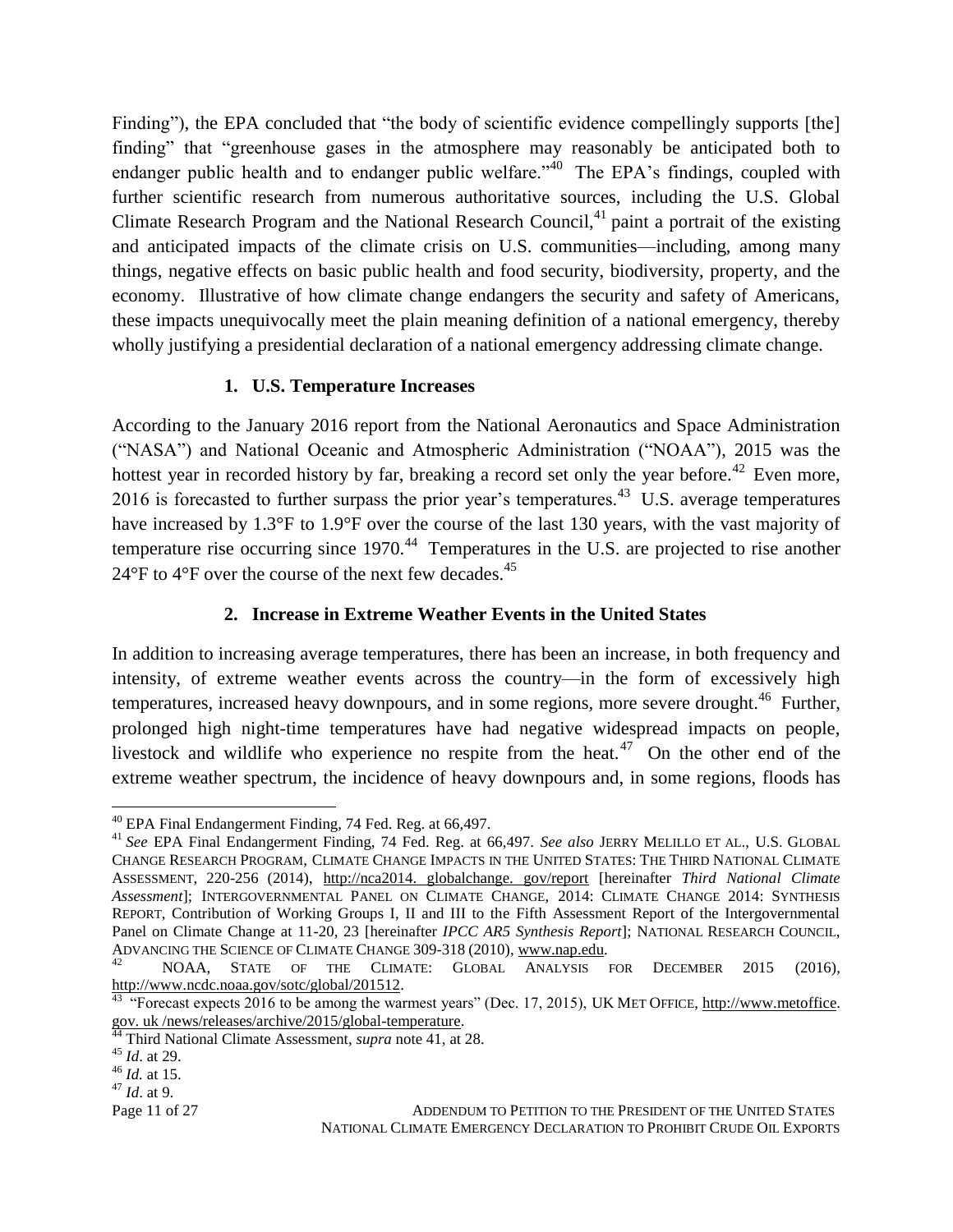substantially risen, leading in many U.S. regions to runoff that exceeded capacity of storm drains and levees, and caused flooding events and accelerated erosion.<sup>48</sup> Bolstering the evidence that these effects constitute a national emergency, the EPA's Final Endangerment Finding concludes: "The evidence concerning how human induced climate change may alter extreme weather events also clearly supports a finding of endangerment, given the serious adverse impacts that can result from such events and the increase in risk, even if small, of the occurrence and intensity of events such as hurricanes and floods."<sup>49</sup>

#### **3. Sea-level Rise Impacts on U.S. Communities**

The rise of global sea levels resulting from human-induced climate change directly threatens America's coastal communities, which constitute more than half of U.S. residents.<sup>50</sup> Global average sea level has risen by about 8 inches during this past century; it is projected to rise by another 1 to 4 feet *this* century, and 6.6 feet is possible.<sup>51</sup> In concrete terms, this sea level rise, combined with coastal storms, has already increased the risk of erosion, storm surge damage and flooding for coastal communities, especially along the Gulf Coast, the Atlantic seaboard and in Alaska.<sup>52</sup> Further sea level rise is projected to impact nearly five million Americans and hundreds of billions of dollars of property—including coastal infrastructure like roads, rail lines, energy infrastructure, airports, port facilities, and military bases—located in areas that are less than four feet above the local high-tide level.<sup>53</sup> Such impacts are even greater if storms increase in intensity as predicted.<sup>54</sup>

## **4. Climate Impacts on U.S. Public Health, Especially for the Most Vulnerable Populations**

Climate change threatens the basic human health and well-being of U.S. communities particularly, the most vulnerable populations of low-income and minority communities, children, the elderly, and the sick.<sup>55</sup> With respect to climate change impacts on air quality, climate change is expected to increase the air pollution components that trigger asthma attacks, specifically air particulates and ozone.<sup>56</sup> Projected climate-related increases in ground-level ozone concentrations in 2020 could lead to an average of 2.8 million more occurrences of acute respiratory symptoms, 944,000 more missed school days, and over 5,000 more hospitalizations

Page 12 of 27 ADDENDUM TO PETITION TO THE PRESIDENT OF THE UNITED STATES NATIONAL CLIMATE EMERGENCY DECLARATION TO PROHIBIT CRUDE OIL EXPORTS

 $\overline{\phantom{a}}$ <sup>48</sup> *Id*. at 9.

<sup>49</sup> EPA Final Endangerment Finding, 74 Fed. Reg. at 66,497-98.

<sup>50</sup> *NOAA, U.S. Census report finds increases in coastal population growth by 2020 likely, putting more people at risk of extreme weather,* NATIONAL OCEANIC AND ATMOSPHERIC ADMINISTRATION (March 25, 2013), http://www.noaanews.noaa.gov/stories2013/20130325\_coastalpopulation.html.

<sup>51</sup> Third National Climate Assessment, *supra* note 41, at 9, 45.

<sup>52</sup> *Id*. at 9.

<sup>53</sup> *Id*. at 10.

<sup>54</sup> *Id.*

<sup>55</sup> *See, generally*, Third National Climate Assessment, *supra* note 41.

<sup>56</sup> A.S. Bernstein & S. S. Myers, *Climate Change and Children's Health*, CURRENT OPINION IN PEDIATRICS 23:221– 6 (2011).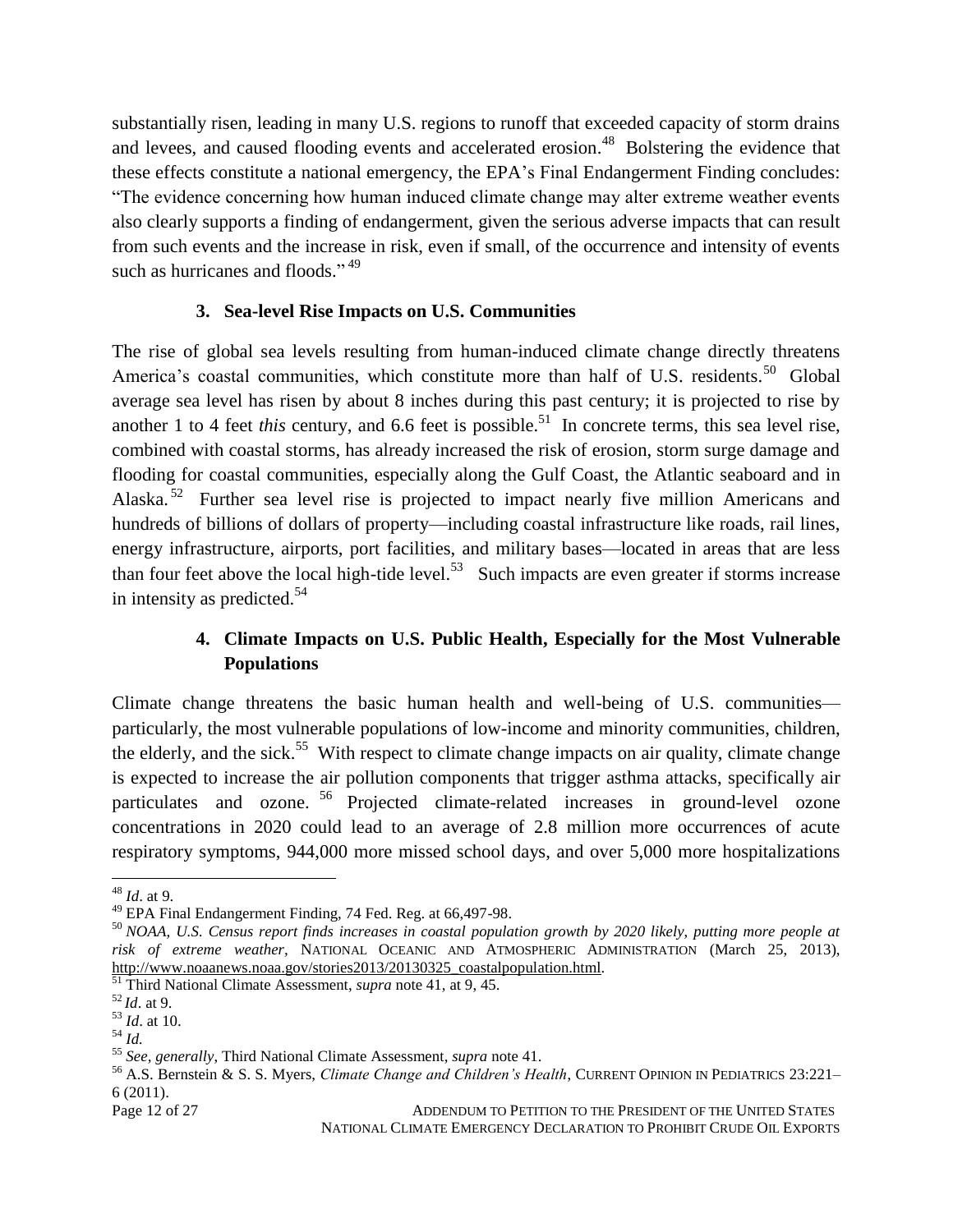for respiratory-related problems.<sup>57</sup> These results are particularly devastating for vulnerable populations already living in areas of nonattainment. According to the EPA Final Endangerment Finding, climate change impacts of "[i]ncreases in ambient ozone are expected . . . to increase serious adverse health effects in large population areas that are and may continue to be in nonattainment,"<sup>58</sup> exacerbating their public health conditions.<sup>59</sup>

The rise in extreme weather events has directly led to fatalities and a variety of related public health impacts, including mental health impacts like increased anxiety and post-traumatic stress disorder.<sup>60</sup> Heat is already the leading cause of weather-related deaths in the United States, and a recent study estimated that more than 150,000 Americans may die by the end of the century due to excessive heat caused by climate change. $^{61}$  According to the EPA Final Endangerment Finding, the rise of average temperatures and heat waves alone have led to increased "mortality and morbidity . . . [which] also provide<sup>[1]</sup> support for a public health endangerment finding.<sup>562</sup> Extreme precipitation, which has increased in the Midwest, South and other regions by 50% mostly over the last few decades,<sup>63</sup> poses significant human health risks including contaminated drinking water leading to disease outbreaks, drowning, and mold-related illnesses.<sup>64</sup> An increase in the intensity of Atlantic hurricanes would also have severe health risks; more than 2,000 Americans were killed in the 2005 hurricane season, more than double the average number of lives lost to hurricanes in the United States over the previous 65 years.<sup>65</sup> Moreover, climate change has resulted in the spread of infectious and waterborne diseases, including the reemergence of health threats that are currently uncommon in this country like dengue fever<sup>66</sup> and lyme disease. <sup>67</sup>

## **5. Climate Change Impacts on U.S. Biodiversity, Ecosystems, and Public Lands**

U.S. ecosystems and biodiversity are directly under siege from climate change—leading to the loss of iconic species and landscapes and the degradation of entire ecosystems.<sup>68</sup> Scientific evidence shows that climate change is already causing many animals and plants to move

l

<sup>57</sup> UNION OF CONCERNED SCIENTISTS, RISING TEMPERATURES AND YOUR HEALTH: RISING TEMPERATURES, WORSENING OZONE POLLUTION (2011), http://www.ucsusa.org/sites/default/files/legacy/assets/documents/global\_ warming/climate-change-and-ozone-pollution.pdf.

<sup>58</sup> EPA Final Endangerment Finding, 74 Fed. Reg. at 66,497.

<sup>59</sup> *Id.*

<sup>60</sup> Third National Climate Assessment, *supra* note 41, at 16.

<sup>61</sup> Peter Altman et al., *Killer Summer Heat : Projected Death Toll from Rising Temperatures in America Due to Climate Change*, NATURAL RESOURCES DEFENSE COUNCIL ISSUE BRIEF (May 2012), http://www.nrdc.org/globalwarming/killer-heat/files/killer-summer-heat-report.pdf.

<sup>62</sup> *Id.*

 $^{63}$  JERRY MELILLO ET AL., U.S. GLOBAL CHANGE RESEARCH PROGRAM, CLIMATE CHANGE IMPACTS IN THE UNITED STATES (2009), http://nnsa.energy.gov/sites/default/files/nnsa/inlinefiles/karl%20et%20al%202009.pdf.

<sup>64</sup> UNION OF CONCERNED SCIENTISTS, *supra* note 57.

<sup>65</sup> U.S. GLOBAL CHANGE RESEARCH PROGRAM., *supra* note 63.

<sup>66</sup> *Id.* at 16.

<sup>67</sup> Bernstein et al., *supra* note 56.

<sup>68</sup> *Id.* at 13.

Page 13 of 27 ADDENDUM TO PETITION TO THE PRESIDENT OF THE UNITED STATES NATIONAL CLIMATE EMERGENCY DECLARATION TO PROHIBIT CRUDE OIL EXPORTS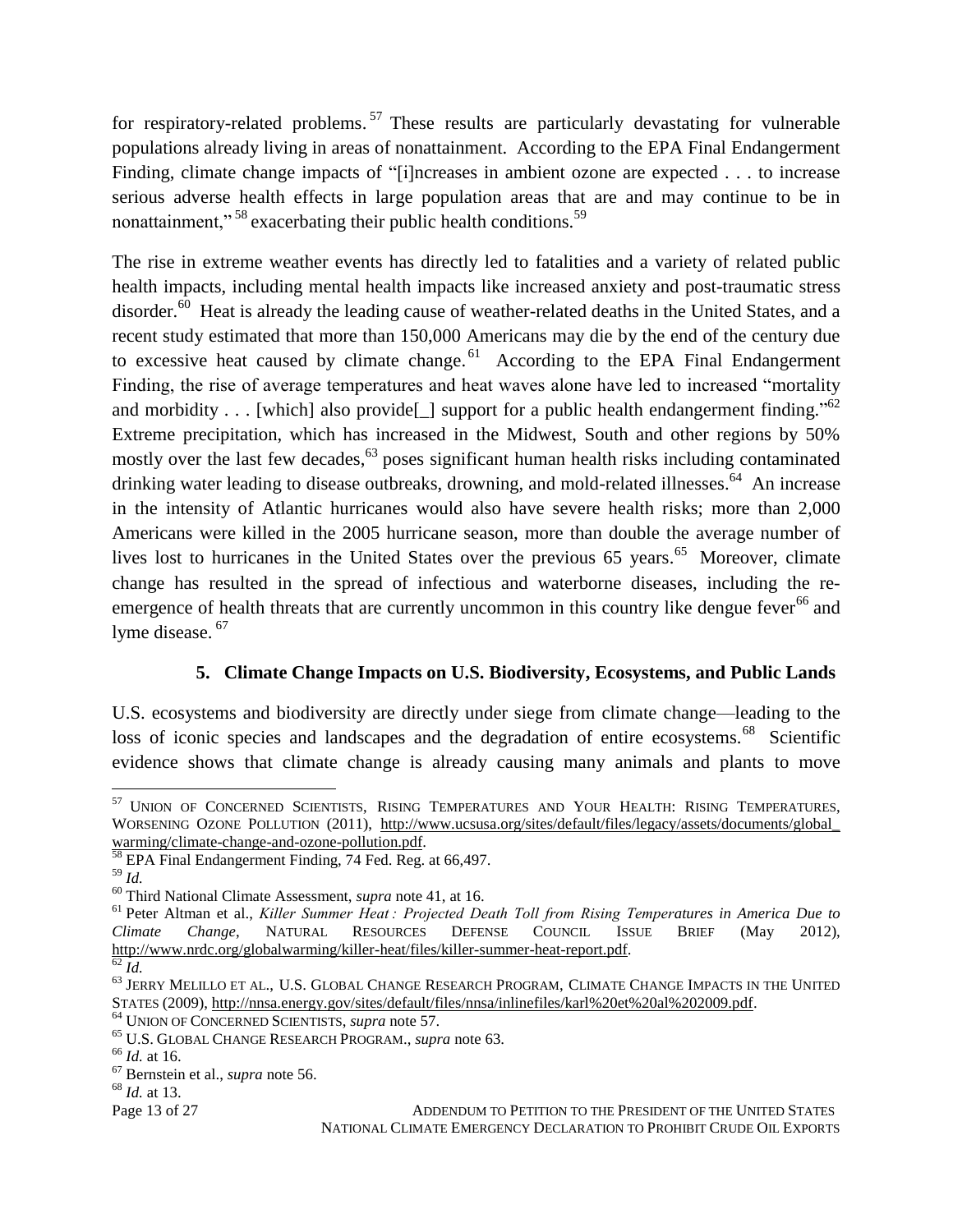poleward and upward in elevation, shift their timing of breeding and migration, and suffer population declines and extirpations.<sup>69</sup> According to the Third National Climate Assessment, "landscapes and seascapes are changing rapidly, and species, including many iconic species, may disappear from regions where they have been prevalent or become extinct, altering some regions so much that their mix of plant and animal life will become almost unrecognizable".<sup>70</sup> Because climate change is occurring at an unprecedented pace with multiple synergistic impacts, climate change is predicted to result in catastrophic species losses during this century. For example, the Intergovernmental Panel on Climate Change ("IPCC") concluded that 20% to 30% of plant and animal species will face an increased risk of extinction if global average temperature rise exceeds 1.5°C to 2.5°C relative to 1980-1999, with an increased risk of extinction for up to 70% of species worldwide if global average temperature exceeds  $3.5^{\circ}$ C relative to 1980-1999.<sup>71</sup> And, according to the EPA Final Endangerment Finding, "Over the  $21<sup>st</sup>$  century, changes in climate will cause some species to shift north and to higher elevations and fundamentally rearrange U.S. ecosystems . . . leading to predominantly negative consequences for biodiversity and the provision of ecosystem goods and services."<sup>72</sup>

Further, the ocean's absorption of anthropogenic  $CO<sub>2</sub>$  has already resulted in more than a 30% increase in the acidity of ocean surface waters,  $^{73}$  at a rate likely faster than anything experienced in the past 300 million years. Ocean acidity could increase by 150% to 200% by the end of the century if  $CO_2$  emissions continue unabated.<sup>74</sup> Ocean acidification negatively affects a wide range of marine species by hindering the ability of calcifying marine creatures to build protective

<sup>70</sup> Third National Climate Assessment, *supra* note 4, at 196.

<sup>69</sup> *See* C. Parmesan & G. Yohe, *A globally coherent fingerprint of climate change impacts across natural systems*, NATURE 421, 37–42 (2013); T. Root et al., *Fingerprints of global warming on wild animals and plants*, NATURE 421, 57–60 (2003); I.C. Chen, *Rapid range shifts of species associated with high levels of climate warming*, SCIENCE 333, 1024–1026 (2011); I.M.D. Maclean & R. J. Wilson, *Recent ecological responses to climate change support predictions of high extinction risk*, PROCEEDINGS OF THE NATIONAL ACADEMY OF SCIENCES OF THE UNITED STATES OF AMERICA 108, 12337-42 (2011); R. Warren, et al., *Quantifying the benefit of early climate change mitigation in avoiding biodiversity loss*, NATURE CLIMATE CHANGE 3, 678-82 (2013); A.E. Cahill et al., *How does climate change cause extinction?*, PROCEEDINGS OF THE ROYAL SOCIETY B, doi:10.1098/rspb.2012.1890 (2012).

<sup>71</sup> *See* IPCC, CLIMATE CHANGE 2007 : SYNTHESIS REPORT: AN ASSESSMENT OF THE INTERGOVERNMENTAL PANEL ON CLIMATE CHANGE, https://www.ipcc.ch/pdf/assessment-report/ar4/syr/ar4\_syr.pdf. Other studies have predicted similarly severe losses: 15%-37% of the world's plants and animals committed to extinction by 2050 under a midlevel emissions scenario (Thomas et al., *Extinction risk from climate change* (2004), NATURE 427:145–8.); the potential extinction of 10% to 14% of species by 2100 if climate change continues unabated (I.M.D. Maclean et al., *supra*, at 12337-42); and the loss of more than half of the present climatic range for 58% of plants and 35% of animals by the 2080s under the current emissions pathway, in a sample of 48,786 species (R. Warren et al., *Increasing impacts of climate change upon ecosystems with increasing global mean temperature rise*, CLIMATIC CHANGE 106:141–77 (2013)).

<sup>72</sup> *Id.*; *see also* Third National Climate Assessment, *supra* note 41, at 195-219.

<sup>73</sup> Third National Climate Assessment, *supra* note 41, at 561 (citing R.A. Feely et al., *Ocean Acidification: Present Conditions and Future Changes in a High-CO<sup>2</sup> World*, 22 OCEANOGRAPHY 36-47 (2009).

<sup>74</sup> *See* J.C. Orr et al., *Anthropogenic Ocean Acidification Over the Twenty-First Century and its Impact on Calcifying Organisms*, 437(7059) NATURE 681–686 (2005); R.A. Feely et al., *Ocean Acidification: Present Conditions and Future Changes in a High CO2 World.* 22(4) OCEANOGRAPHY 36–47 (2009); B. Honisch et al., *The Geological Record of Ocean Acidification*, 335(6072) SCIENCE 1058–1063 (2012).

Page 14 of 27 ADDENDUM TO PETITION TO THE PRESIDENT OF THE UNITED STATES NATIONAL CLIMATE EMERGENCY DECLARATION TO PROHIBIT CRUDE OIL EXPORTS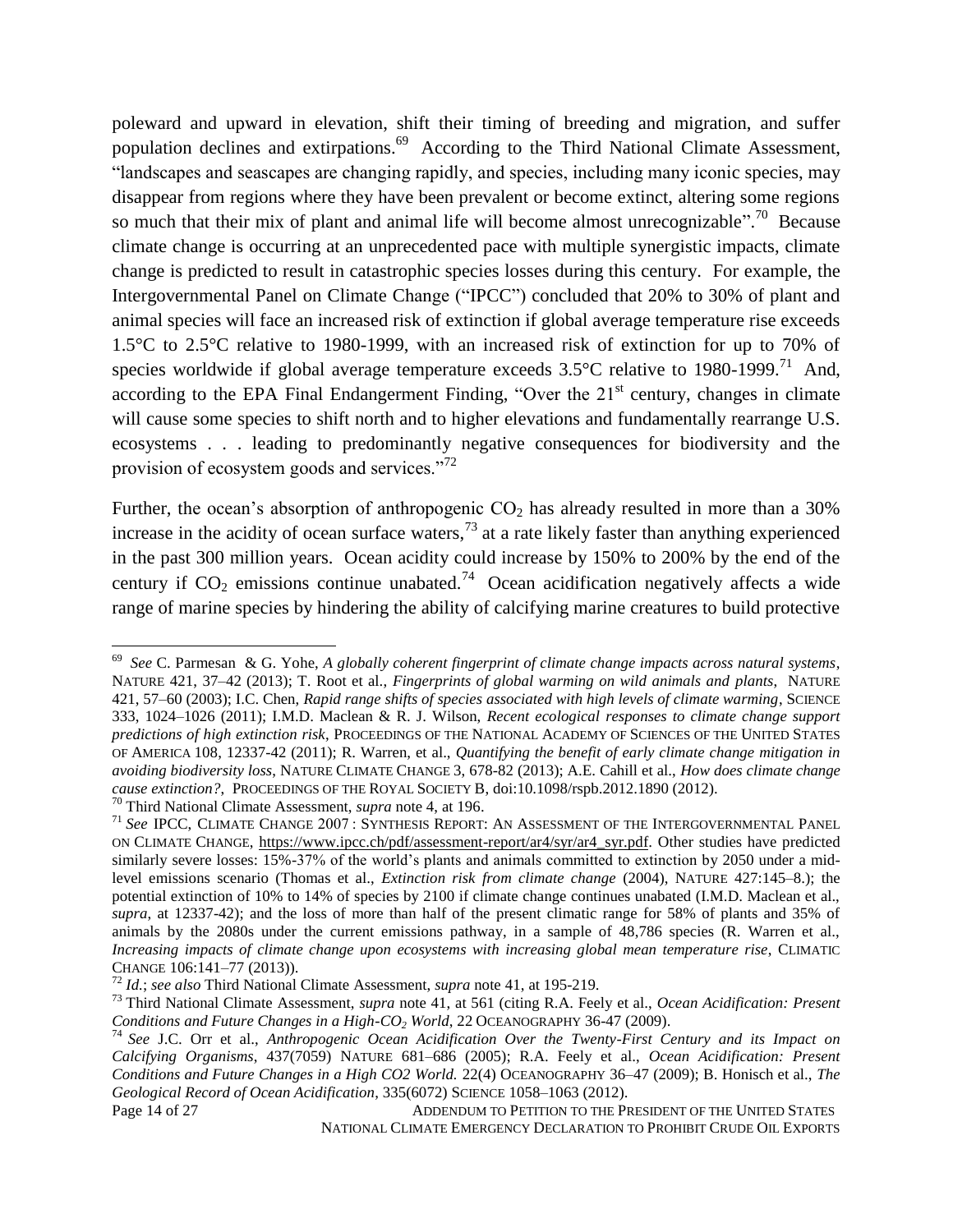shells and skeletons and by disrupting metabolism and critical biological functions.

Moreover, climate change is causing and will continue to cause specific impacts to public lands and other important ecosystems in the U.S. As high temperatures are causing loss of glaciers in Glacier National Park, the Park's glaciers are expected to disappear entirely by 2030, with ensuing warming of stream temperatures and adverse effects to local aquatic ecosystems.<sup>75</sup> With effects of warming more pronounced at higher latitudes, tundra ecosystems in Alaska face serious declines, with potentially serious additional climate feedbacks from melting permafrost.<sup>76</sup> In Florida, the Everglades face severe ecosystem disruption from already-occurring saltwater incursion.<sup>77</sup> Sea level rise will further damage freshwater ecosystems and the endangered species that rely on them.

## **6. Climate Change Impacts on U.S. Agriculture and Food Security**

Climate change affects food security through a number of complex pathways, both direct and indirect, including the reduced ability of crops to thrive, increased threats to livestock, climaterelated contamination of food supplies, and an alteration in land use patterns and availability. Higher levels of warming and extreme weather events such as droughts and flooding are expected to negatively affect the growth and yields of many crops.<sup>78</sup> Warming is likely to benefit many weeds, diseases, and insect pests, increasing stress on crop plants and requiring more pest and weed control.<sup>79</sup> Further, temperature increases, changes in rainfall, and extreme weather events are projected to increase the incidence and intensity of food-borne diseases and food contamination, jeopardizing food security. <sup>80</sup> Moreover, ocean warming and ocean acidification will threaten marine food resources by disrupting marine communities, promoting harmful algal blooms and the spread of some diseases, and increasing contaminants in fish and shellfish. 81

Such mounting and overwhelming evidence of climate change impacts paints an irrefutable picture of a national emergency in the United States, where the basic health and safety of

l <sup>75</sup> NATIONAL SERVICE CENTER FOR ENVIRONMENTAL PUBLICATIONS, EPA, CLIMATE CHANGE AND PUBLIC LANDS (1999).

<sup>76</sup> *See* Third National Climate Assessment, *supra* note 41, at 48; A.H. MacDougall et al., *Significant contribution to climate warming from the permafrost carbon feedback*, NATURE GEOSCIENCE 5, 719-21 (2012).

<sup>77</sup> *See* Third National Climate Assessment, *supra* note 41, at 592; R. Foti, *Signs of critical transition in the Everglades wetlands in response to climate and anthropogenic changes*, PROCEEDINGS OF THE NATIONAL ACADEMY OF SCIENCES 110, 6296-6300 (2013).

<sup>78</sup> U.S. GLOBAL CHANGE RESEARCH PROGRAM., *supra* note 63.

<sup>79</sup> *Id*.

<sup>80</sup> M.C. Tirado et al., *Climate change and food safety: A review*, FOOD RESEARCH INTERNATIONAL 43, 1745–65 (2010).

<sup>&</sup>lt;sup>81</sup> *Id.* For example, future ocean and weather patterns are likely to bring longer seasons of Harmful Algal Bloom outbreaks in Puget Sound, which could translate to longer fishery closures and threaten the state's \$108 million annual shellfish industry. NOAA. *Climate Change and Harmful Algal Blooms*, http://oceanservice.noaa.gov/news/weeklynews/mar11/off-climate.html (2011).

Page 15 of 27 ADDENDUM TO PETITION TO THE PRESIDENT OF THE UNITED STATES NATIONAL CLIMATE EMERGENCY DECLARATION TO PROHIBIT CRUDE OIL EXPORTS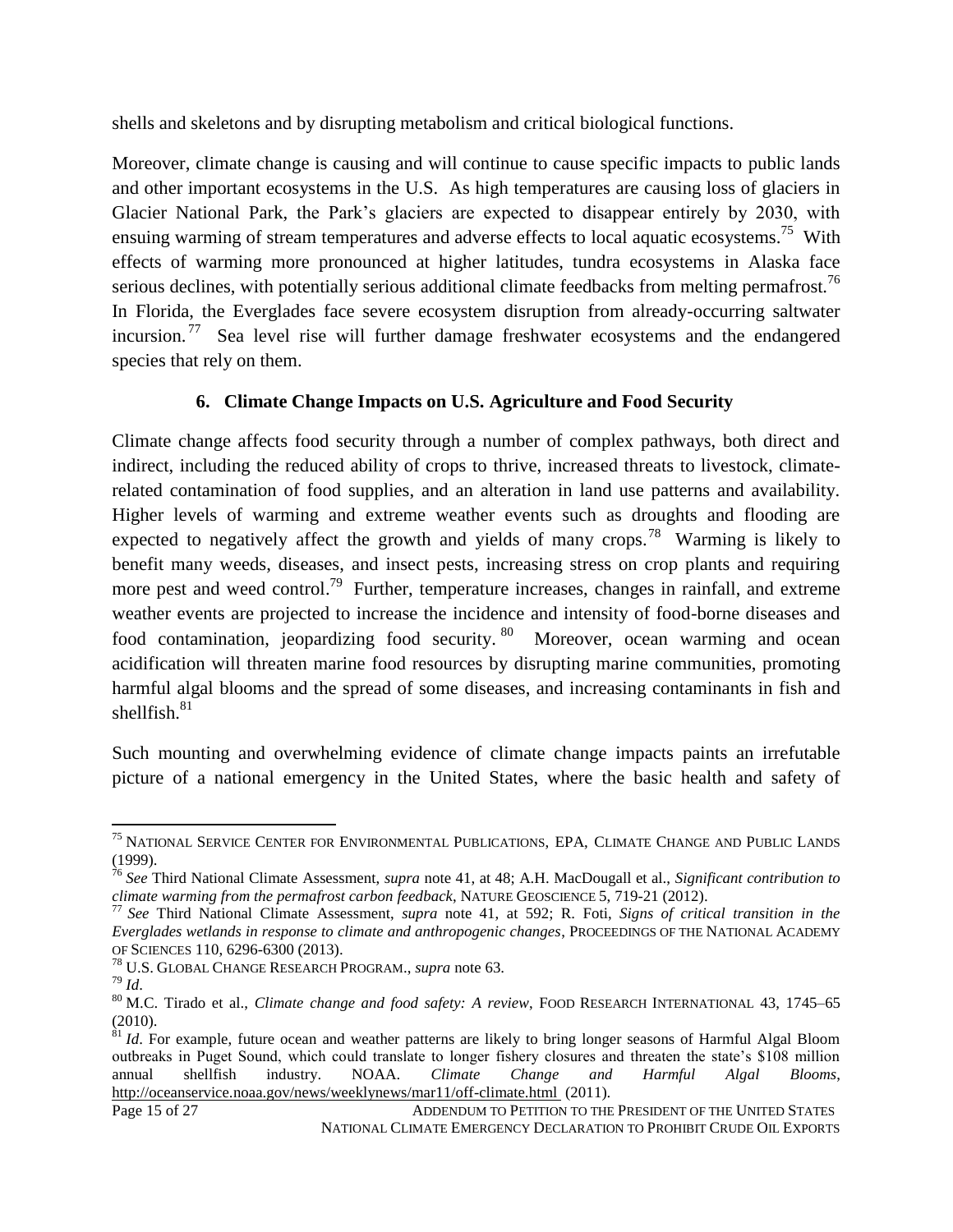American communities and society, and the preservation of ecosystems and lands, are inherently under siege and must be urgently addressed.

## **B. EXPORTING CRUDE OIL UNDERMINES CLIMATE GOALS**

As discussed *supra*, climate change unequivocally constitutes a national emergency. Based on the best available science, addressing the climate crisis necessitates both (i) *immediate* action given the limited timeframe to act to avoid long-term catastrophic consequences, and (ii) *bold policy* action slashing fossil fuel combustion in order to adhere to strict national and global carbon budgets. Given that the vast majority of fossil fuel reserves must be kept in the ground to avoid catastrophic climate change, actions that encourage an *expansion* of fossil fuel production are anathema to the policies necessary to avert the worst impacts of climate change. Because the surge in crude oil exports will result in additional extraction and combustion of fossil fuels, America must take global leadership to prohibit crude oil exports—and the crude oil extraction and combustion that exportation perpetuates.

## **1. The Window to Act on the Climate Crisis is Very Limited, Necessitating Immediate Action**

Aptly capturing the urgency to act, President Obama, in his inaugural address opening the Paris Agreement climate talks, stated that the catastrophic future of a world permanently altered by climate change is "one that we have the power to change. Right here. Right now. But only if we rise to this moment. As one of America's governors has said, 'We are the first generation to feel the impact of climate change, and the last generation that can do something about it.<sup>"82</sup>

These words parallel the unambiguous scientific consensus that the window to act on climate change is now—and is closing rapidly. According to the IPCC, the next 10 to 15 years are critical to take action to dramatically reduce GHGs if the most dangerous effects of climate change are to be avoided.<sup>83</sup> Echoing the international body, the U.S. National Research Council concluded that "emission reduction choices made today matter in determining impacts that will be experienced not just over the next few decades, but also into the coming centuries and millennia."<sup>84</sup>

The Paris Agreement commits all signatories to an articulated target to achieve the long-term global average temperature "well below 2°C above pre-industrial levels and to pursue efforts to limit the temperature increase to  $1.5^{\circ}$ C above pre-industrial levels.<sup>85</sup> Moreover, the Paris Agreement enumerates the practical steps to obtain these goals: parties including the United

```
85 Paris Agreement, Art. 4.
```
Page 16 of 27 ADDENDUM TO PETITION TO THE PRESIDENT OF THE UNITED STATES NATIONAL CLIMATE EMERGENCY DECLARATION TO PROHIBIT CRUDE OIL EXPORTS

 $\overline{\phantom{a}}$  $82$  THE WHITE HOUSE, Statement by President Obama at the First Session of COP21 (Nov. 30, 2015), [https://www.](https://www/) whitehouse. gov/the-press-office/2015/11/30/remarks-president-obama-first-session-cop21.

<sup>83</sup> IPCC AR5 Synthesis Report, *supra* note 41, at 9.

<sup>&</sup>lt;sup>84</sup> NATIONAL RESEARCH COUNCIL, *Warming World: Impacts by Degree* (2011), dels.nas.edu/ materials/ booklets/ warming-world.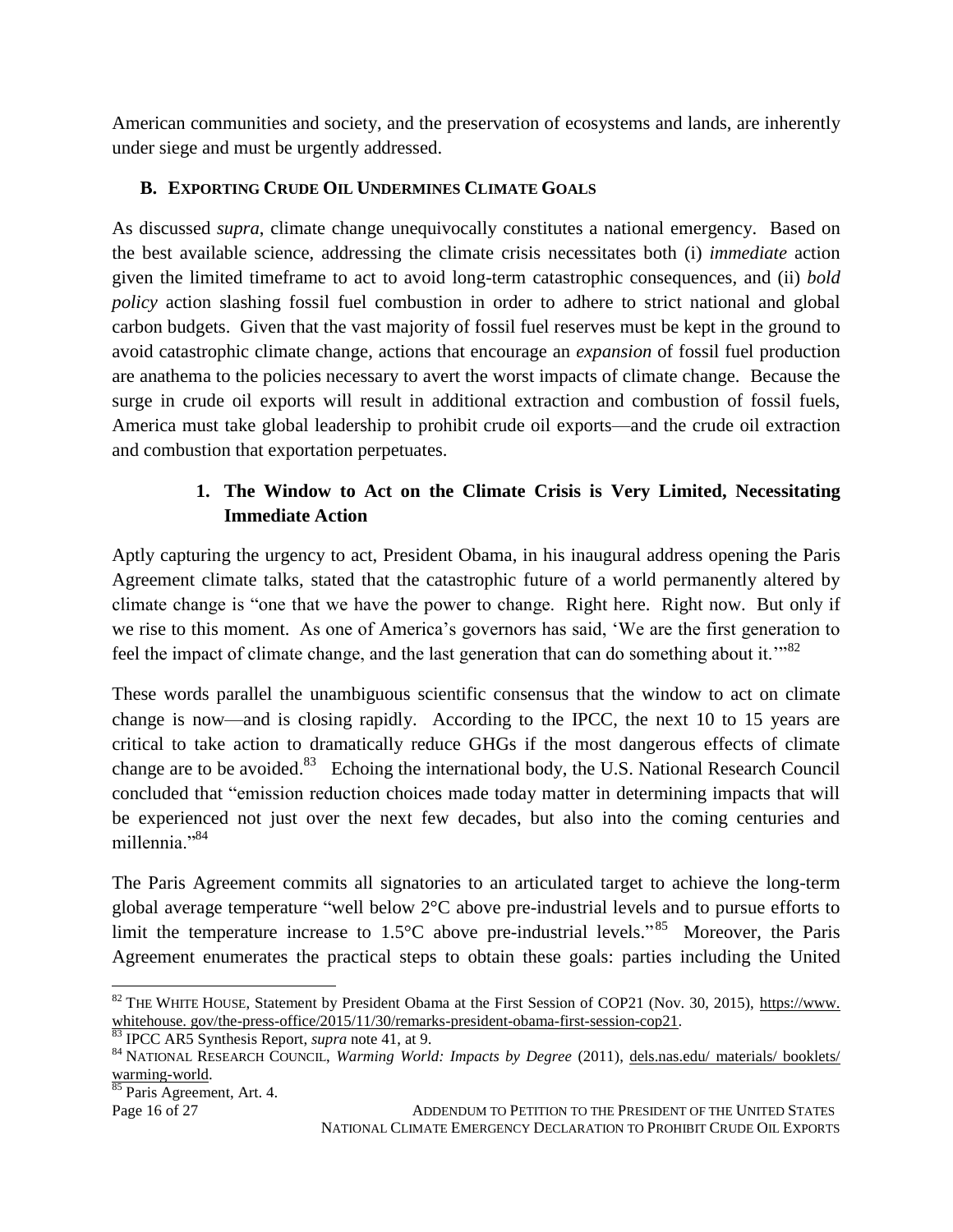States have committed to "reach global peaking of greenhouse gas emissions *as soon as possible* ... and to *undertake rapid reductions* thereafter in accordance with best available science,"<sup>86</sup> imperatively commanding that developed countries specifically "should continue taking the lead by undertaking economy-wide absolute emission reduction targets."<sup>87</sup>

Studies make clear that to reach a reasonable likelihood of stopping warming at 1.5°C or even  $2^{\circ}$ C, total global CO<sub>2</sub> emissions must peak by 2020 and must be phased out by mid-century and as early as 2040-2045: "[a] rapid and fundamental decarbonization of the global energy system by mid-century is thus required."<sup>88</sup> U.S.-focused studies indicate that the U.S. should phase out CO<sup>2</sup> emissions even earlier--between 2025 and 2040—for a reasonable chance of staying below  $2^{\circ}$ C.<sup>89</sup>

## **2. Addressing the Climate Emergency Mandates Keeping U.S. Fossil Fuels in the Ground in order to Adhere to a Strict Carbon Budget**

Immediate and aggressive GHG emissions reductions are vital to limit warming below a 1.5ºC or 2°C temperature rise above pre-industrial levels, in accordance with the Paris Agreement targets. Put simply, the world faces a strict  $CO<sub>2</sub>$  budget, where only a very finite amount of GHGs may be emitted into the atmosphere without rendering the 1.5°C target, much less the 2°C target, virtually impossible. The extraction and combustion of all global fossil fuel reserves would release enough  $CO_2$  to exceed this temperature limit several times over.<sup>90</sup> Consequently, the vast majority of fossil fuels must remain in the ground, and United States fossil fuel reserves are no exception.

The Fifth Assessment Report of the IPCC and other expert assessments have established global carbon budgets, with probabilities and ranges, to limit warming below a 1.5ºC—much less  $2^{\circ}C^{91}$ —temperature rise above pre-industrial levels. According to the IPCC, to have even a 50%

 $\overline{\phantom{a}}$ <sup>86</sup> *Id.*, Art. 4(1).

 $^{87}$  *Id.*, Art. 4(4).

<sup>88</sup> Joeri Rogelj et al*.*, Energy system transformations for limiting end-of-century warming to below 1.5°C, 5 Nature Climate Change 519, 522 (2015); UNEP, The Emissions Gap Report 2015, United Nations Environment Programme (UNEP), Nairobi (2015); Climate Action Tracker, "Below 2°C or 1.5°C depends on rapid action from both Annex I and Non-Annex I countries," (June 2014); UNEP, The Emissions Gap Report 2013, United Nations Environment Programme (UNEP), Nairobi (2013).

<sup>89</sup> *See* Climate Action Tracker, http://climateactiontracker.org/countries/usa

<sup>&</sup>lt;sup>90</sup> MARLENE CIMONS, SIERRA CLUB, GREENPEACE, 350.0RG, KEEP IT IN THE GROUND, 6, 33 n.2 (2016), https://www.sierraclub.org/sites/www.sierraclub.org/files/blog/Keep%20It%20in%20the%20Ground%20- %20January%202016.pdf.

Page 17 of 27 ADDENDUM TO PETITION TO THE PRESIDENT OF THE UNITED STATES  $\frac{91}{91}$  According to the IPCC, global cumulative anthropogenic emissions of CO<sub>2</sub> must remain below approximately 1,000 gigatonnes (GtCO2) from 2011 onward for a 66% probability of limiting warming to 2°C above pre-industrial levels. (*See* IPCC AR5 Synthesis Report, *supra* note 41.) Given that more than 100 GtCO<sub>2</sub> have been emitted since 2011, the remaining portion of the budget under this scenario is well below 900 GtCO<sub>2</sub> (*See, e.g., Global Carbon*) *Emissions*, CO2.EARTH, http://co2now.org/Current-CO2/CO2-Now/global-carbon-emissions.html). To have an 80% probability of staying below the  $2^{\circ}$ C target, the budget from 2000 is 890 GtCO<sub>2</sub>, with less than 430 GtCO<sub>2</sub> remaining. (*See* M. Meinshausen et al., *Greenhouse gas emission targets for limiting global warming to 2 degrees*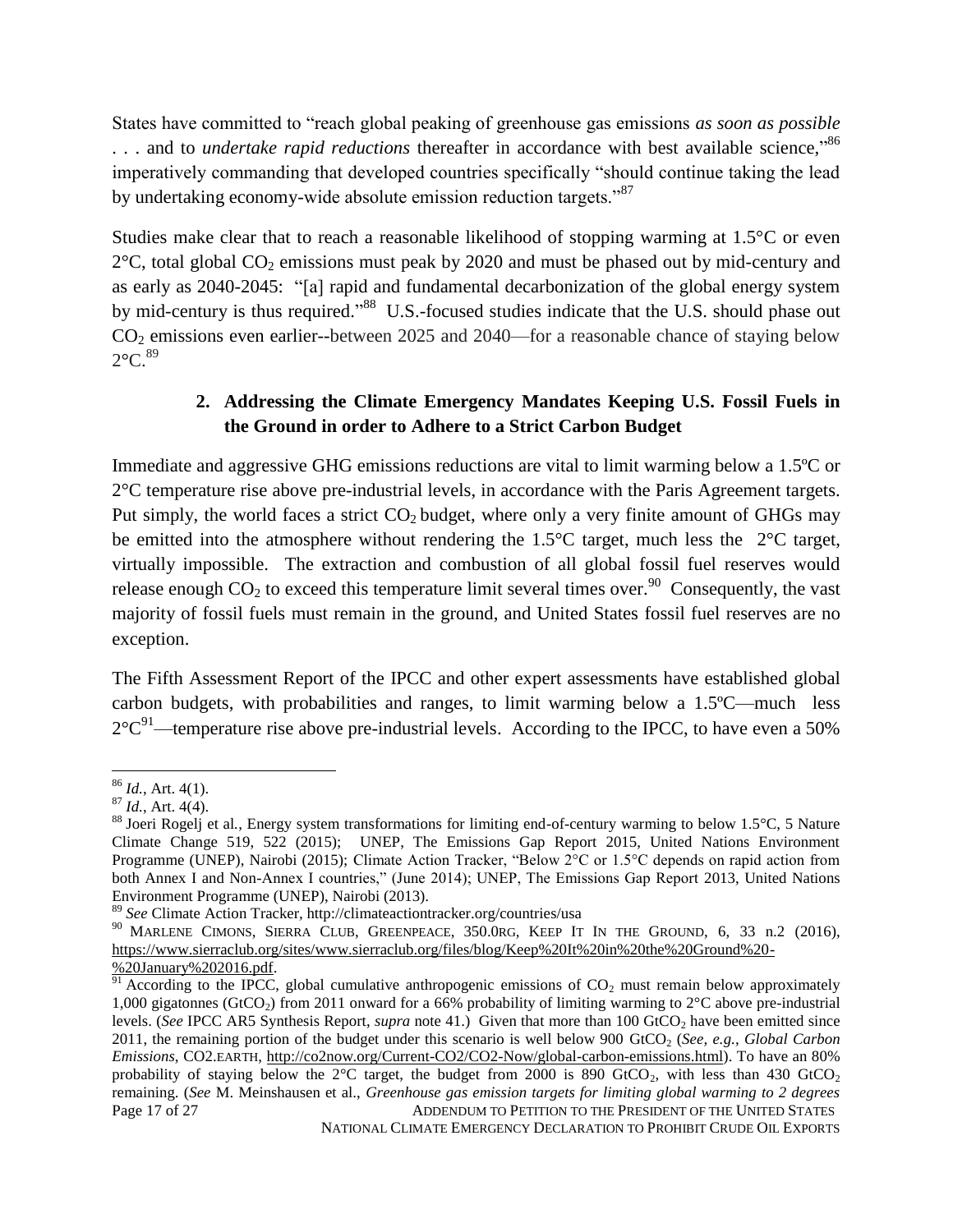probability of achieving the Paris Agreement target of limiting warming to 1.5°C above preindustrial levels equates to a global carbon budget of 550-600 GtCO<sub>2</sub> from 2011 onward, <sup>92</sup> of which more than 100 GtCO<sub>2</sub> has already been emitted. To achieve a 66% probability of limiting warming to 1.5 $^{\circ}$ C requires adherence to a more stringent carbon budget of only 400 GtCO<sub>2</sub> from 2011 onward, <sup>93</sup> of which less than 300 GtCO<sub>2</sub> remained at the start of 2015. Further, an 80% probability budget for  $1.5^{\circ}$ C would have far less than 300 GtCO<sub>2</sub> remaining. Given that global  $CO_2$  emissions in 2014 alone totaled 36 GtCO<sub>2</sub><sup>94</sup> humanity is rapidly consuming the remaining burnable carbon budget needed to have even a 50% chance of meeting the 1.5°C temperature goal. 95

Such a strict *global* carbon budget necessitates a strict *U.S. domestic* carbon budget. Several studies apportioning carbon quotas to all nations make clear that the United States has a very small remaining carbon budget—with estimates ranging from negative 30  $GtCO<sub>2</sub>$  to 256  $GtCO<sub>2</sub>$ based on equity sharing principles and assumptions about committed emissions from existing energy infrastructure—that mandates keeping the vast majority of the country's fossil fuel reserves in the ground in order to achieve the  $1.5^{\circ}$ C temperature goal.<sup>96</sup> To put this tight U.S. carbon budget in context, one study shows that a medium-range U.S. carbon quota of 158 GtCO<sub>2</sub> is equivalent to using approximately 29% of the global carbon budget in a scenario of having a 50% probability of limiting warming to  $1.5^{\circ}$ C above pre-industrial levels.<sup>97</sup>

 $\overline{\phantom{a}}$ 

Page 18 of 27 ADDENDUM TO PETITION TO THE PRESIDENT OF THE UNITED STATES NATIONAL CLIMATE EMERGENCY DECLARATION TO PROHIBIT CRUDE OIL EXPORTS

*Celsius*, 458 NATURE 1158–62, 1159 (2009); CARBON TRACKER INITIATIVE, UNBURNABLE CARBON: ARE THE WORLD'S FINANCIAL MARKETS CARRYING A CARBON BUBBLE?, 6, http://www.carbontracker.org/wpcontent/uploads/2014/09/Unburnable-Carbon-Full-rev2-1.pdf.

<sup>92</sup> IPCC AR5 Synthesis Report, *supra* note 41, at 64 & Table 2.2.

<sup>93</sup> *Id*.

<sup>94</sup> *See Global Carbon Emissions*, CO2.EARTH, [http://co2now.org/Current-CO2/CO2-Now/global-carbon-emissions.](http://co2now.org/Current-CO2/CO2-Now/global-carbon-emissions) html.

<sup>&</sup>lt;sup>95</sup> In addition to limits on the *amount* of fossil fuels that can be utilized, emissions pathways compatible with a 1.5 or 2°C target also have a significant temporal element. Leading studies make clear that to reach a reasonable likelihood of stopping warming at 1.5°C or even 2°C, global  $CO_2$  emissions must be phased out by mid-century and likely as early as 2040-2045. (*See, e.g*. Joeri Rogelj et al., *Energy system transformations for limiting end-of-century warming to below 1.5°C*, 5 NATURE CLIMATE CHANGE 519, 522 (2015).) U.S.-focused studies indicate that we must phase out fossil fuel CO<sub>2</sub> emissions even earlier—between 2025 and 2040—for a reasonable chance of staying below 2°C. (*See, e.g*., USA, CLIMATE ACTION TRACKER, http://climateactiontracker.org/countries/usa.) Issuing new legal entitlements to explore for and extract federal fossil fuels for decades to come is wholly incompatible with such a transition.

<sup>96</sup> *See, e.g.*, M. Raupach et al., *Sharing a quota on cumulative carbon emissions*, 4 NATURE CLIMATE CHANGE 873, Supplementary Figure 7 (2014); Christophe McGlade & Paul Ekins. *The geographic distribution of fossil fuels unused when limiting global warming to 2°C*, 517 NATURE 187, 189, Table 1 (2015).

 $97$  Raupach et al., *supra* note 96, at 875. For the purposes of discussion, this Addendum uses a mid-range estimate of the U.S. carbon quota (158 GtCO<sub>2</sub>) from this study. This mid-range estimate was calculated using a "blended" scenario of sharing principles for allocating the global carbon budget among countries. The "blended" scenario is midway between an "inertia" approach (sharing based on current emissions) and "equity" approach (sharing based on population). Raupach estimates the U.S. carbon quota using a "blended" sharing approach at  $158$  GtCO<sub>2</sub> which is 11% of the global carbon budget of 1400 GtCO<sub>2</sub> for a 50% chance of staying below  $2^{\circ}C$ . (*See* Raupach et al., *supra* note 96, at Supplementary Figure 7.) This Petition and Addendum employ the United States emissions quotas in Raupach's study for illustration purposes only; this Petition and Addendum do not endorse the equity assumptions made therein.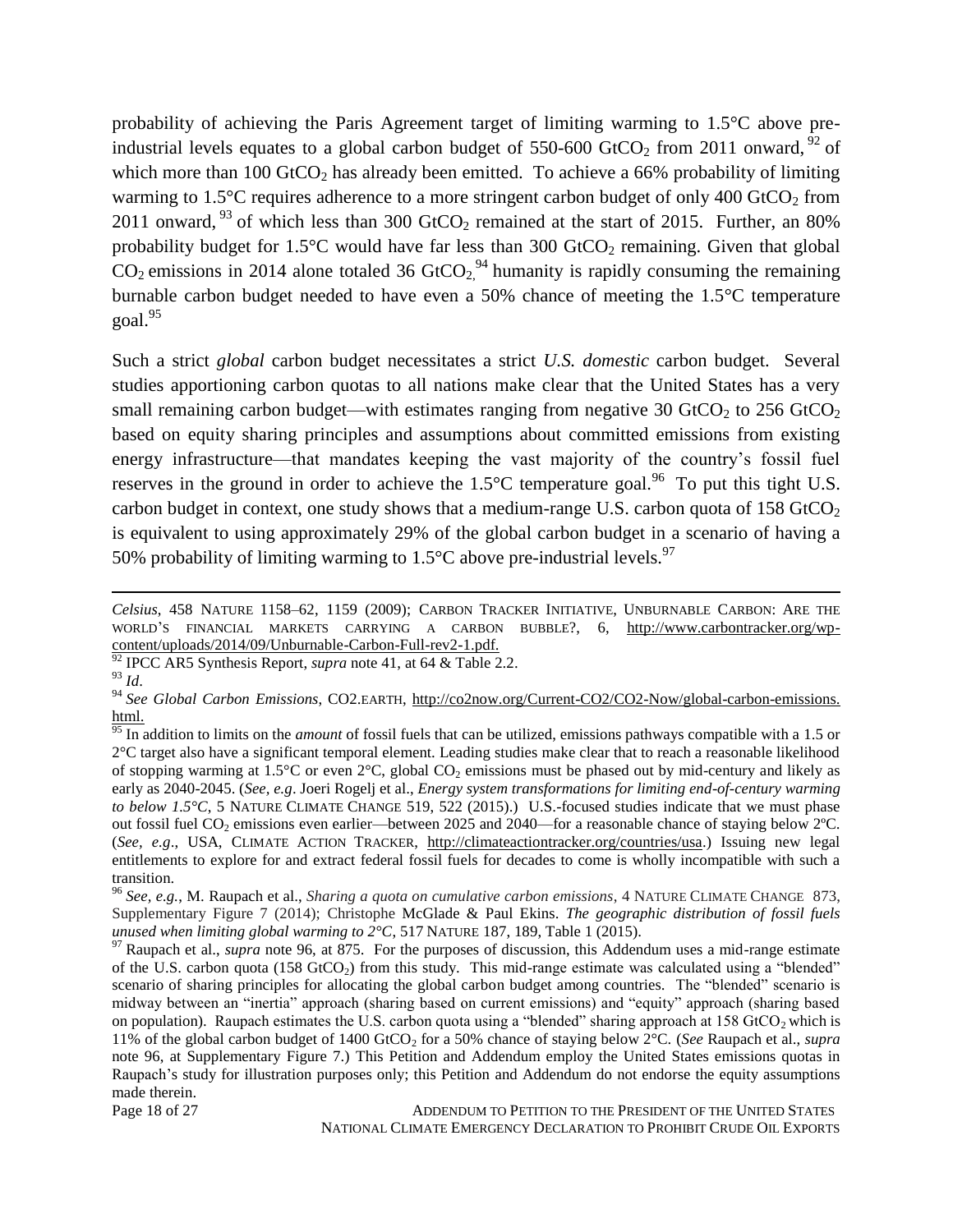Given the reality of hard carbon budgets, the United States must take aggressive policy action to slash the GHG emissions for which it is responsible. Central to reducing GHG emissions is proactive management of fossil fuel extraction<sup>98</sup>; limiting GHG emissions necessitates halting the extraction of fossil fuels as the source of those global carbon emissions. According to the [Carbon Tracker Initiative](http://www.carbontracker.org/wp-content/uploads/downloads/2011/07/Unburnable-Carbon-Full-rev2.pdf) and [Australian Climate Commission,](http://apo.org.au/files/docs/ClimateCommission_The-Critical-Decade-2013.pdf) over 80% of proven fossil fuel reserves must be kept in the ground to have a reasonable probability of 75-80% of limiting global temperature rise to below  $2^{\circ}C^{99}$ , while more than 90% must be kept in the ground to hold the temperature rise to below 1.5°C. These numbers crystallize a clear conclusion for oil reserves in the U.S.: there is no room for expanded fossil fuel extraction because the global carbon budget cannot afford the burning of such fossil fuels, regardless of whether such GHG emissions are attributed to the U.S. national carbon budget or that of other countries.

Minimizing new fossil fuel production is critical. Unleashing crude oil extraction from the U.S. is anathema to achieving the temperature targets that science—and international commitments now require.

## **3. Crude Oil Exports Must Be Immediately Prohibited Due to their Greenhouse Gas Emissions, which Exacerbates the Climate Emergency**

The repeal of the crude export ban is projected to result in significant increases of GHG pollution. According to a study by the Center for American Progress,<sup>100</sup> which analyzed reports

<sup>&</sup>lt;sup>98</sup> Climate policy to date, both domestic and international, has focused largely on "demand-side" measures designed to promote energy efficiency, low-carbon technology, carbon pricing, and other measures designed at decreasing the intensity of fossil fuel consumption. But, as stated aptly in a report from the Stockholm Environment Institute:

The combustion of fossil fuels is by far the largest human source of global greenhouse gas emissions, releasing more than 30 billion tonnes of  $CO<sub>2</sub>$ ... Reducing fossil fuel combustion is thus a top priority for climate policy. . . For decades, policy-makers and international agreements have sought to achieve this goal through energy efficiency, low-carbon technology, carbon pricing, and other measures aimed at reducing demand for fossil fuels. Focusing on the point of combustion makes intuitive sense, but efforts so far have yet to put fossil fuel use on a trajectory consistent with keeping global warming below  $2^{\circ}$ C into the atmosphere each year. . . [P]olitical and economic interests and institutions that underpin fossil fuel production help to perpetuate fossil fuel use, and even to increase it. From this emerging vantage point, continued investment in fossil fuel exploration, extraction, and delivery infrastructure makes global climate protection objectives much harder to achieve, and should therefore be handled with care and, in many cases, reduced or avoided.

*See* Michael Lazarus et al., *Supply-side climate policy: the road less taken* at 3, STOCKHOLM ENVIRONMENT INSTITUTE WORKING PAPER 2015-13 (Oct. 2015).

<sup>99</sup> *See* CARBON TRACKER INITIATIVE, *supra* note 91; WILL STEFFEN, AUSTRALIAN CLIMATE COMMISSION, THE CRITICAL DECADE 2013: CLIMATE CHANGE SCIENCE, RISKS AND RESPONSES (2013), http://apo.org.au/files /Resource/ClimateCommission\_The-Critical-Decade-2013.pdf.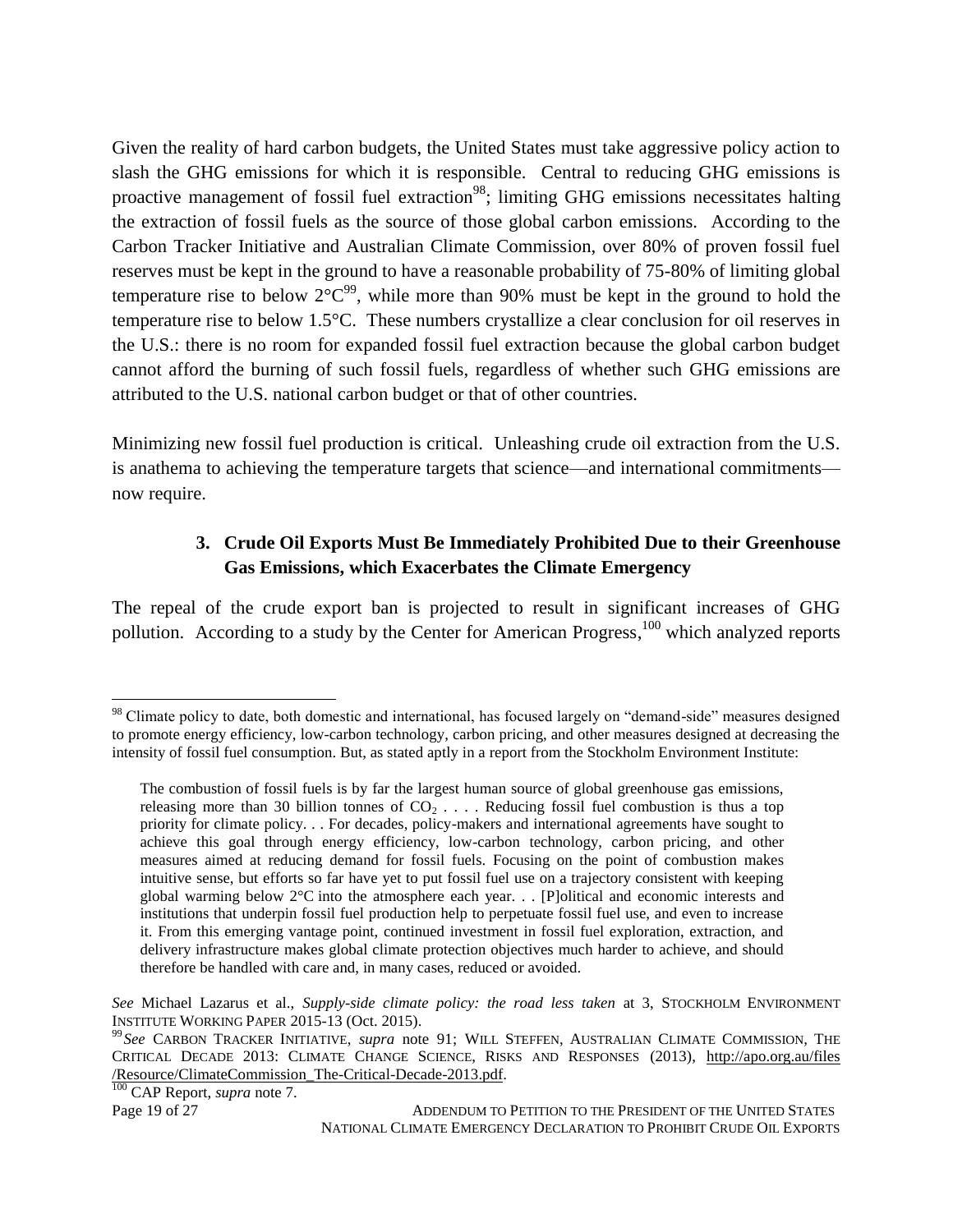and projections from key oil industry players and supporters,  $101$  the ban's repeal is projected to result in an increase of crude oil production in the United States by at least 500,000 barrels per day, and perhaps as much as 3.3 million barrels per day, amounts which, when combusted, will release between 78 and 500 mtCO<sub>2</sub> per year.<sup>102</sup> The higher of these estimates is equivalent to the annual carbon emissions of well 135 coal power plants or over 100 million cars.<sup>103</sup>

In addition to the emissions from the combustion of the oil itself, emissions from related production and transport operations also serve as a major cause of greenhouse gas pollution. Of chief importance is the release of significant methane pollution. The super greenhouse gas, methane traps eighty-seven times as much heat as carbon dioxide over a twenty-year period.<sup>104</sup> While the full extent of methane release from oil operations is not known because monitoring and measurement of leakage have not been historically required by U.S. law or regulations, EPA has estimated that "oil and gas systems are the largest human-made source of methane emissions and account for 37 percent of methane emissions in the United States and is expected to be one of the most rapidly growing sources of anthropogenic methane emissions in the coming decades."<sup>105</sup> That proportion is based on an estimated calculation of methane emissions, rather than measured actual emissions, which indicate that methane emissions may be much greater in volume than calculated.<sup>106</sup> For the oil industry, methane emissions result "primarily from field production operations . . . , oil storage tanks, and production-related equipment. . . .  $\cdot$   $\cdot$   $^{107}$ Emissions are released as planned, during normal operations and unexpectedly due to leaks and system upsets.<sup>108</sup> Significant sources of emissions include well venting and flaring, pneumatic devices, dehydrators and pumps, and compressors.<sup>109</sup> Despite the known dangers of methane, the oil industry has failed to build the necessary infrastructure to capture methane produced from

<sup>&</sup>lt;sup>101</sup> *Id*. The Center for American Progress report reviewed findings from three studies: (1) an analysis by ICF International on behalf of the American Petroleum Institute, published in March 2014; (2) a report funded by a coalition of oil companies and released in May 2014 by IHS CERA; and (3) a study conducted by National Economic Research Associates and published in September 2014, commissioned by the Brookings Institution, a vocal advocate for U.S. crude oil exports.

<sup>102</sup> *Id*.  $\int_{103}^{14}$  *Id.* 

<sup>&</sup>lt;sup>104</sup> IPCC, FIFTH ASSESSMENT REPORT OF THE INTERGOVERNMENTAL PANEL ON CLIMATE CHANGE, Chapter 8: Anthropogenic and Natural Radiative Forcing in Contribution of Working Group I, Table 8.7 (2013); Robert Howarth et al., *Methane and the greenhouse-gas footprint of natural gas from shale formations*, CLIMACTIC CHANGE (2011); D. Shindell, *Improved Attribution of Climate Forcing to Emissions*, 326 SCIENCE 716 (2009).

<sup>105</sup> *Natural Gas STAR Program, Basic Information, Major Methane Emission Sources and Opportunities to Reduce Methane Emissions*, U.S. ENVIRONMENTAL PROTECTION AGENCY (Feb. 25, 2016) http://www3.epa.gov/gasstar/ basic-information/; *see also* G. Petron et al., *Hydrocarbon emissions characterization in the Colorado Front Range: A pilot study*, 117 JOURNAL OF GEOPHYSICAL RESEARCH (2012).

<sup>106</sup> S.M. Miller et al.., *Anthropogenic Emissions of Methane*, PROCEEDINGS OF THE NATIONAL ACADEMY OF SCIENCES, EARLY EDITION (2013).

<sup>&</sup>lt;sup>107</sup> MEGAN WILLIAMS & CINDY COPELAND, EARTHJUSTICE, METHANE CONTROLS FOR THE OIL AND GAS PRODUCTION SECTOR (2010), http://psbweb.co.kern.ca.us/UtilityPages/Planning/EIRS/mckittrick\_landfill/Vol5/ Williams%20&%20Copeland%20Earthjustice%202010\_Methane%20Controls%20for%20the%20O&G.pdf. <sup>108</sup> *Id.*

<sup>109</sup> EPA, *supra* note 105.

Page 20 of 27 ADDENDUM TO PETITION TO THE PRESIDENT OF THE UNITED STATES NATIONAL CLIMATE EMERGENCY DECLARATION TO PROHIBIT CRUDE OIL EXPORTS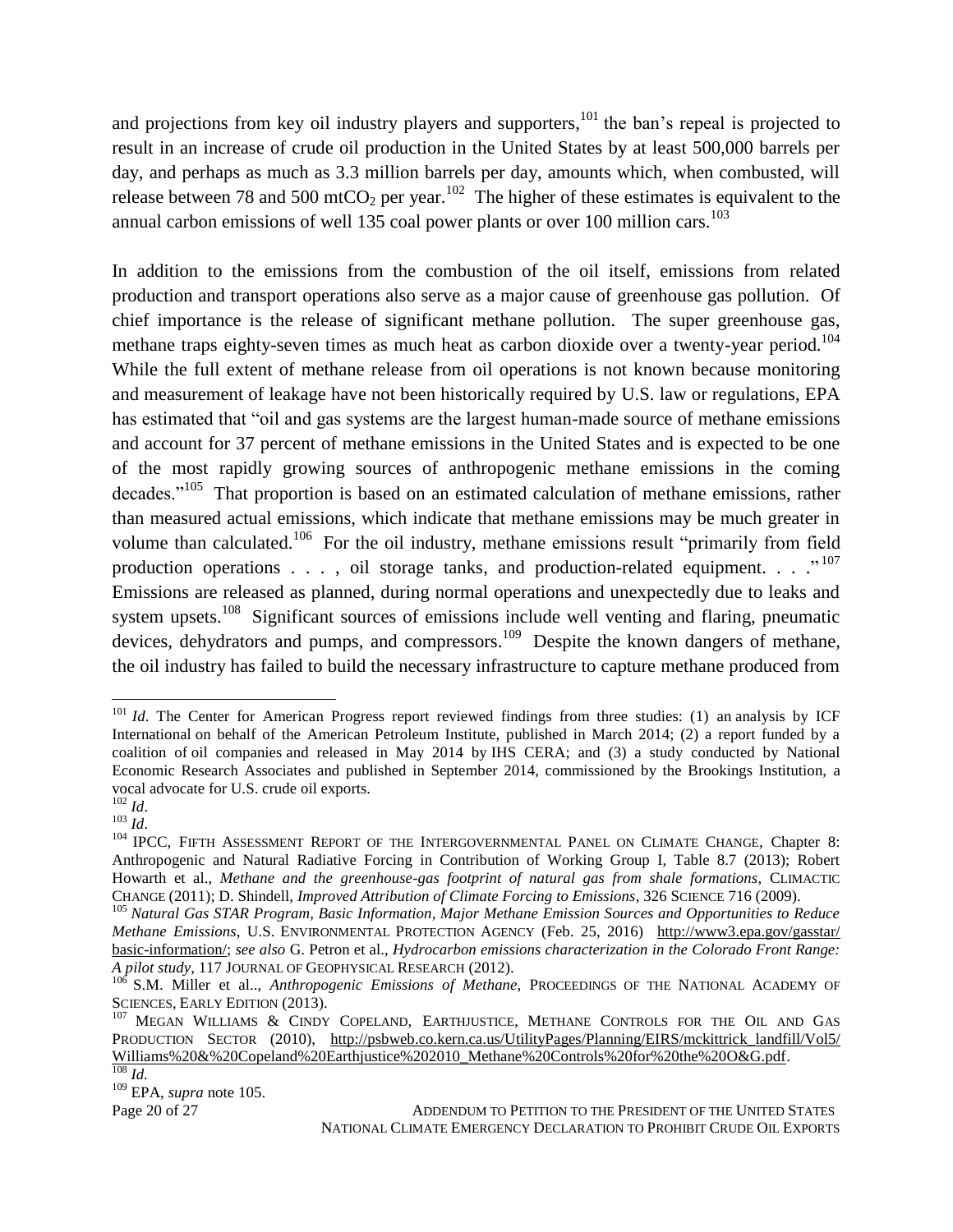current oil wells and, as a consequence, such methane is flared or vented contributing to GHG pollution and its dire consequences on Americans.

## **4. By Prohibiting Crude Exports, the U.S. will Solidify its Claim—as well as its Legal and Moral Duty—to Exercise Real Climate Leadership**

In his announcement on the finalization of the Paris Agreement text, President Obama stated, "Today, the American people can be proud—because this historic agreement is a tribute to American leadership."<sup>110</sup> Such a claim of climate leadership was significantly undermined less than a week later when President Obama signed the repeal of the crude oil export ban.

The United States should halt crude oil exports—and thereby the increased GHG emissions resulting from extraction and consumption of the exported oil—as a means of realizing the commitments agreed to in the Paris Agreement. As discussed, *supra*, the Paris Agreement commits the U.S. and all other signatories to limit the temperature increase to 1.5°C above preindustrial levels<sup>111</sup> and to "reach global peaking of greenhouse gas emissions *as soon as possible* . . . and to *undertake rapid reductions* thereafter in accordance *with best available science*." 112 The science unequivocally shows that keeping fossil fuels in the ground is essential to meeting this goal. By stimulating additional fossil fuel extraction, crude oil exports are antithetical to meeting our climate goals.

As the United States is the world's largest cumulative GHG emitter <sup>113</sup> and most capable economy, U.S. policy leadership is desperately required to both meet a moral obligation based on values of global equity and to inspire an international reputation of climate leadership essential to brokering significant reductions from other national governments.

# **C. SEPARATELY, DANGERS TO PUBLIC HEALTH AND SAFETY AND ECOSYSTEMS RESULTING FROM CRUDE OIL EXPORTS CONSTITUTE A NATIONAL EMERGENCY**

The impacts of oil exports will not just be limited to our climate, but will also have devastating direct impacts on our land, air, water and communities. The footprint of new wellpads and related infrastructure would consume over  $2,000$  square miles of land over the next 15 years.<sup>114</sup> While conventional oil development comes has a suite of negative impacts, many of these new well would be fracked, creating additional harms and risks.<sup>115</sup> Fracking is an ultra-hazardous,

 $\overline{a}$ <sup>110</sup> THE WHITE HOUSE, *supra* note 3.

<sup>&</sup>lt;sup>111</sup> Paris Agreement, Art. 4.

<sup>112</sup> *Id.*, Art. 4(1).

<sup>113</sup> *See id.*

<sup>114</sup> CAP Report, *supra* note 7.

Page 21 of 27 ADDENDUM TO PETITION TO THE PRESIDENT OF THE UNITED STATES <sup>115</sup> According to the oil industry itself, lifting the crude oil export ban will result in the proliferation of fracking and horizontal drilling of light sweet crude in tight oil formations across the country. *See* NATIONAL ECONOMIC RESEARCH ASSOCIATES, ECONOMIC BENEFITS OF LIFTING THE CRUDE OIL EXPORT BAN (2014),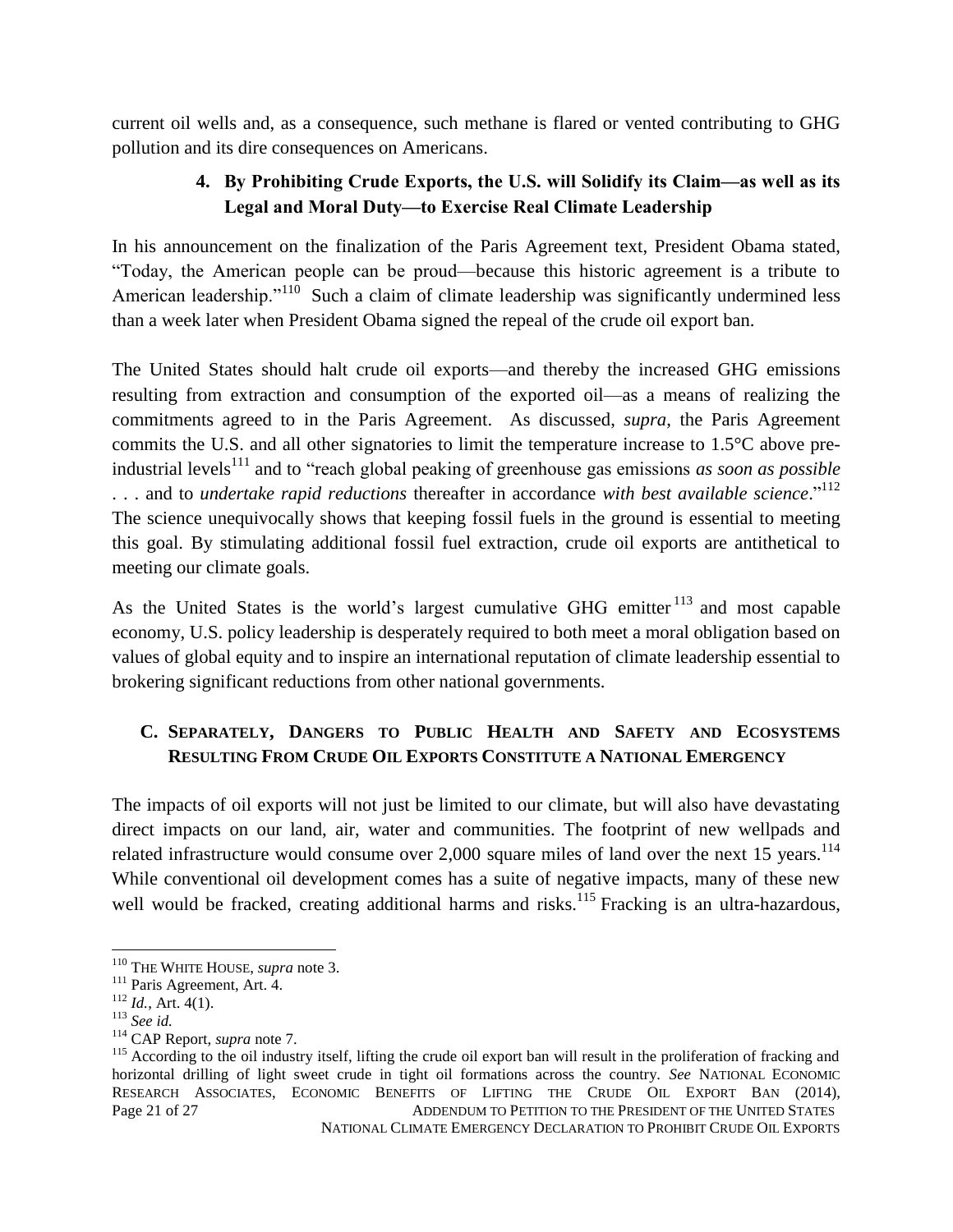extreme production technique that has polluted our air and water and devastated our health and communities as it has spread across the country. <sup>116</sup> The increased fracking and related activity spurred on by exports will bring increased toxic air pollution, drinking water contamination, decimation of wildlife habitat, risk of explosions from "bomb trains" carrying crude oil crosscountry, and surges in earthquakes like those caused by the oil industry in Oklahoma.<sup>117</sup>

As the plain meaning definition of "national emergency" entails "a crisis that involves the security and safety of the country"<sup>118</sup> and a "danger or threat of danger to a nation,"<sup>119</sup> the rise of crude oil exports and accompanying surge in fracking and other intensive oil industry operations clearly result in a national emergency—a conclusion recognized by the numerous countries, states, and municipalities around the world which have already instituted bans and moratoria against fracking to protect public health and safety.<sup>120</sup>

#### **1. Water Contamination**

Drilling and fracking activities, as well as associated waste disposal, frequently cause contamination of drinking water sources.<sup>121</sup> The EPA's 2015 assessment of fracking's impacts on drinking water resources confirmed specific instances of water contamination caused by drilling and fracking-related activities and acknowledged that it cannot ascertain how widespread the problem was due to insufficient data.  $122$  According to the EPA, drinking water contamination stems from a number of pathways including spills of fracking fluid and fracking wastewater; discharge of fracking waste into rivers and streams; and underground migration of

http://www.nera.com/content/dam/nera/publications/2014/NERA\_Crude\_Oil\_Export\_Study\_

Sept\_2014\_FINAL.pdf.

<sup>116</sup> For a thorough discussion on the range of effects of fracking, including socioeconomic and economic issues, *see* Fracking Health Compendium, *supra* note 10.

<sup>117</sup> *Id.*

<sup>118</sup> Black's Dictionary Definition, *supra* note 27.

<sup>119</sup> Webster Dictionary Definition, *supra* note 28.

<sup>&</sup>lt;sup>120</sup> As a response to the proliferating evidence for the problems and harms of fracking—augmented by increasing concern about the many uncertainties remaining—various countries, states, and municipalities have instituted bans and moratoria, with many prohibitions announced in 2015. These include: (i) New York's ban on high volume hydraulic fracturing in December 2014; (ii) Scotland's formal moratorium on fracking; (iii) Wales' moratorium on fracking "until it is proven safe"; (iv) the Canadian province of New Brunswick's moratorium; (v) the state of Maryland's two-and-a-half-year moratorium; (vi) the county of Lancashire in northwest England's halted plans for what would have been a major British fracking operation; (vii) the Dutch government's ban on all shale gas fracking for five years on the grounds that "research shows that there is uncertainty" about impacts; and Northern Ireland and the Spanish region of Castile La Mancha's halted fracking via planning policies. *See* Fracking Health Compendium, *supra* note 10, at 3.

 $121$ The story of Pavilion, Wyoming, the site of approximately 200 unconventional gas wells, is one of the most concrete, recorded examples of the inherent dangers of fracking on water quality. In 2010, the EPA warned Pavillion residents not to drink the water and use a fan when bathing or washing clothes to avoid the risk of explosion, after it found the water contaminated with dangerous chemicals and methane caused by fracking for gas. In 2013, the EPA ended their multi-million dollar investigation. *See Pavillion*, U.S. ENVIRONMENTAL PROTECTION AGENCY, http://www.epa.gov/region8/pavillion.

<sup>&</sup>lt;sup>122</sup>Assessment of the potential impacts of hydraulic fracturing for oil and gas on drinking water resources (External review draft), EPA (2015), http://cfpub.epa.gov/ncea/hfstudy/recordisplay.cfm?deid=244651.

Page 22 of 27 ADDENDUM TO PETITION TO THE PRESIDENT OF THE UNITED STATES NATIONAL CLIMATE EMERGENCY DECLARATION TO PROHIBIT CRUDE OIL EXPORTS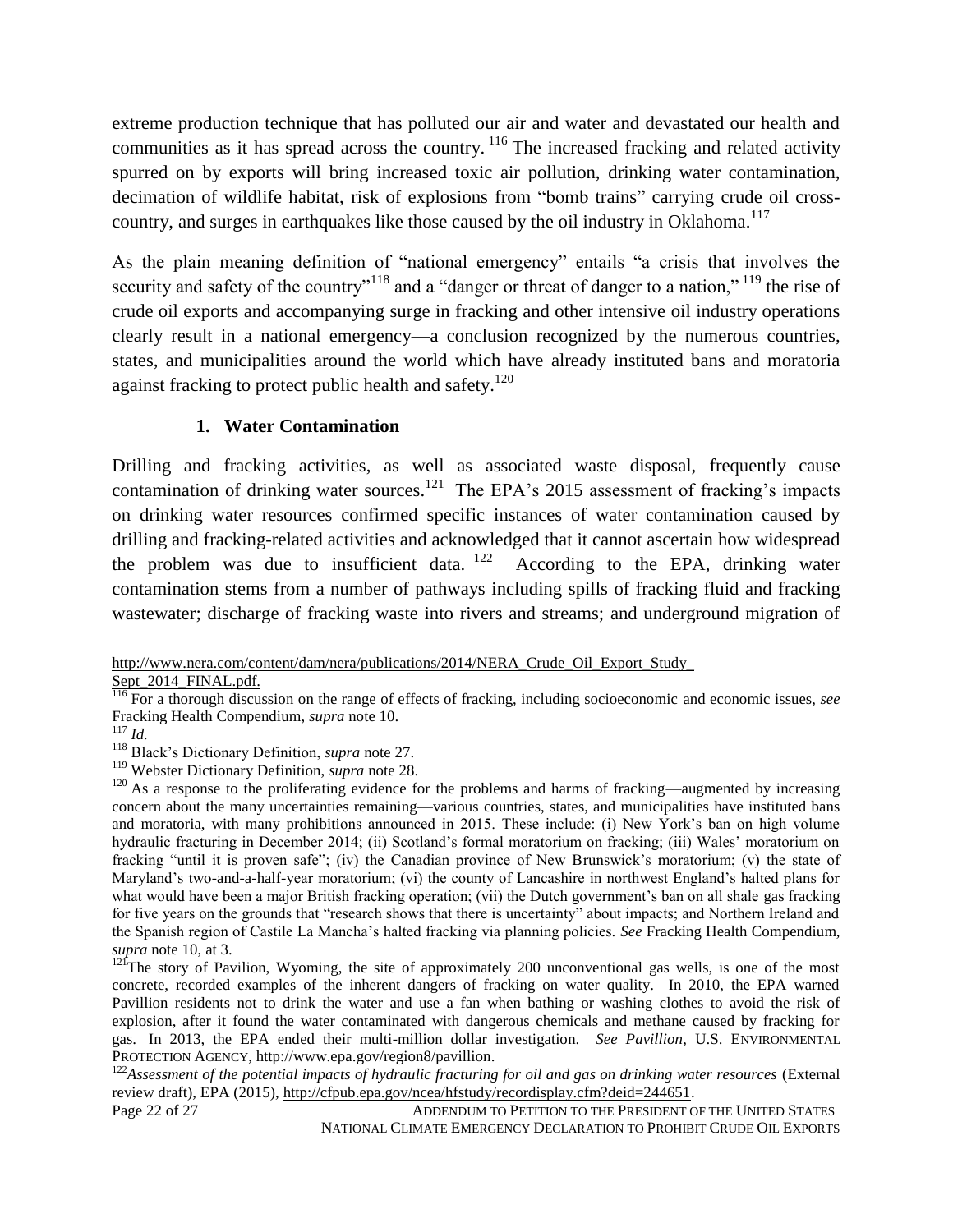fracking chemicals, including gas, into drinking water wells.<sup>123</sup> Harmful chemicals present in these fluids can include volatile organic compounds ("VOCs"), such as benzene, toluene, xylenes, and acetone.<sup>124</sup> As much as 25 percent of fracking chemicals are carcinogens,<sup>125</sup> and flowback can even be radioactive.<sup>126</sup>

Further, a range of independent studies across the U.S. irrefutably evidence that surface water and groundwater contamination occurs and is more likely to occur close to fracking or other types of unconventional oil and gas recovery drilling sites—including those in Colorado, $127$ Wyoming,  $^{128}$  Texas,  $^{129}$  Pennsylvania,  $^{130}$  Ohio,  $^{131}$  and West Virginia.  $^{132}$  The nation's nearly 200,000 injection wells for disposal of fracking waste also pose demonstrable threats to drinking water aquifers.<sup>133</sup> For example, 19 different fracking-related contaminants were found in aquifers above the heavily drilled Barnett Shale in Texas, <sup>134</sup> while California state regulators revealed that they have permitted oil companies to drill hundreds of illegal disposal wells and inject toxic waste fluid directly into aquifers containing clean, potable water.<sup>135</sup>

NATIONAL CLIMATE EMERGENCY DECLARATION TO PROHIBIT CRUDE OIL EXPORTS

l <sup>123</sup> *Id*.

<sup>&</sup>lt;sup>124</sup> Plan to Study the Potential Impacts of Hydraulic Fracturing on Drinking Water Resources, EPA (2011) [hereinafter *EPA Plan to Study Fracking Impacts*].

<sup>&</sup>lt;sup>125</sup> T. Colborn et al., *Natural Gas Operations from a Public Health Perspective*, HUMAN AND ECOLOGICAL RISK ASSESSMENT 13, 23 (2011).

<sup>126</sup> EPA Plan to Study Fracking Impacts, *supra* note 124; Ivan White, *Consideration of radiation in hazardous waste produced from horizontal hydrofracking,* NATIONAL COUNCIL ON RADIATION PROTECTION (2012).

<sup>127</sup> A. Trowbridge, *Colorado Floods Spur Fracking Concerns*, CBS NEWS (Sept. 17, 2013) http://www.cbsnews.com/8301-201\_162-57603336/colorado-floods-spur-fracking-concerns/.

<sup>128</sup> EPA, *Draft Investigation of Ground Water Contamination near Pavillion*, *Wyoming* (2011), https://www.epa.gov/sites/production/files/documents/EPA\_ReportOnPavillion\_Dec-8-2011.pdf

<sup>&</sup>lt;sup>129</sup> B. Fontenot et al., *An Evaluation of Water Quality in Private Drinking Water Wells Near Natural Gas Extraction Sites in the Barnett Shale Formation*, ENVIRON. SCI. TECHNOL. 47 (17), 10032–10040, [http://pubs.acs.org/doi/abs/10.1021/es4011724.](http://pubs.acs.org/doi/abs/10.1021/es4011724)

<sup>130</sup> R. Jackson et al., I*ncreased Stray Gas Abundance in a Subset of Drinking Water Wells near Marcellus Shale Gas Extraction*, PROCEEDINGS OF NATIONAL ACADEMY OF SCIENCES EARLY EDITION (2013).

<sup>&</sup>lt;sup>131</sup> OHIO DEPARTMENT OF NATURAL RESOURCES, REPORT ON THE INVESTIGATION OF THE NATURAL GAS INVASION OF AQUIFERS IN BAINBRIDGE TOWNSHIP OF GEAUGA COUNTY, OHIO (2008).

<sup>132</sup> K. Begos, *Four States Confirm Water Pollution*, ASSOCIATED PRESS (Jan. 5, 2014), http://www.usatoday. com/story/money/business/2014/01/05/some-states-confirm-water-pollution-from-drilling/4328859/; *see also* EPA, *Assessment of the Potential Impacts of Hydraulic Fracturing for Oil and Gas on Drinking Water Resources, External Review Draft* (June 2015), [http://ofmpub.epa.gov/eims/eimscomm.getfile?p\\_download\\_id=523539.](http://ofmpub.epa.gov/eims/eimscomm.getfile?p_download_id=523539) <sup>133</sup> Fracking Health Compendium, *supra* note 10, at 27.

<sup>134</sup> *See* Z.L. Hildenbrand et al., *A comprehensive analysis of groundwater quality in the Barnett Shale region.* ENVIRON. SCI. TECHNOL. 49(13), 8254-62 (2015); C. McPhate, *New study reveals potential contamination,* DENTON RECORD-CHRONICLE, Jun. 18, 2015, http://www.dentonrc.com/local-news/local-news-headlines/20150618-newstudy-reveals-potential-contamination.ece.

Page 23 of 27 ADDENDUM TO PETITION TO THE PRESIDENT OF THE UNITED STATES <sup>135</sup> *See, e.g*., D.R. Baker, *U.S. likely to bar oil-waste dumping into 10 California aquifers*, SAN FRANCISCO CHRONICLE, Jul.16, 2015, http://www.sfchronicle.com/business/article/U-S-likely-to-bar-oil-waste-dumping-into-10-6389677.ph ; S.B.C. Shonkoff et al., *Potential impacts of well stimulation on human health in California in* AN INDEPENDENT SCIENTIFIC ASSESSMENT OF WELL STIMULATION IN CALIFORNIA, VOL. II (California Council on Science and Technology, 2015), <http://ccst.us/publications/2015/vol-II-chapter-6.pdf>*. See also* lawsuit filed by environmental groups seeking to halt illegal oil industry operations that are dumping millions of gallons of toxic oil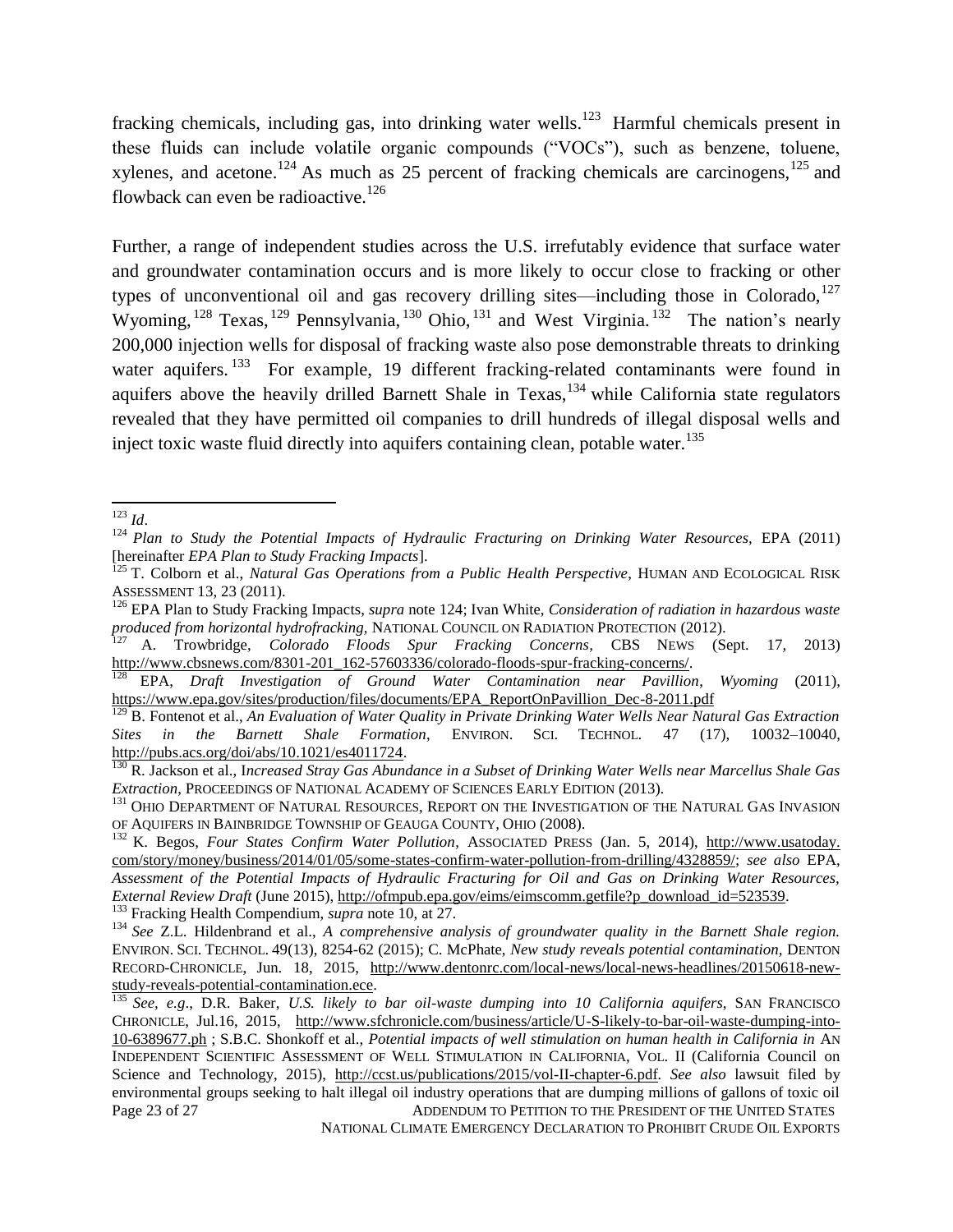#### **2. Toxic Air Pollution**

The hazardous impacts of fracking and drilling operations on air quality and related health problems are well-documented. While oil and gas operations already emit numerous air pollutants (including VOCs,  $^{136}$  NO<sub>X</sub>, particulate matter, hydrogen sulfide, and methane), fracking operations heighten such harms, emitting especially large amounts not only of these compounds but also toxic air pollutants which are known or suspected to cause cancer, reproductive effects, birth defects, or other environmental harms.<sup>137</sup> For example, air near gas wells in rural Ohio had levels of polycyclic aromatic hydrocarbons that were ten times higher than the levels found in rural areas without fracking operations, raising the lifetime risk of cancer by 45% for Americans living near the well pads.<sup>138</sup>

In addition, the EPA has identified six "criteria" air pollutants that must be regulated under the National Ambient Air Quality Standards due to their potential to cause primary and secondary health effects. Concentrations of these pollutants—ozone, particulate matter, carbon monoxide, nitrogen oxides, sulfur dioxide and lead—will likely increase in regions where unconventional oil and gas recovery techniques are permitted $139$  and may exceed federal safety standards by several orders of magnitude.<sup>140</sup> In July 2015, California determined that fracking can have "significant and unavoidable" impacts on air quality, including by driving pollutants above levels that violate air quality standards.<sup>141</sup> On a palpable level, this increased air pollution and smog formation have posed a serious risk to all those already suffering from respiratory issues, including the very vulnerable population of children suffering from asthma. Exemplary of this phenomenon, the intensely fracked Kern County, California, is the fifth-most ozone-polluted county in the nation with an average of 203 high-ozone days a year, according to the American

 $\overline{a}$ 

waste a day into California's dwindling underground water supplies. *Center for Biological Diversity and Sierra Club v. California Division of Oil, Gas and Geothermal Resources et al*., RG 15769302 (Sup. Ct CA, May 7, 2015), [https://www.biologicaldiversity.org/programs/public\\_lands/energy/dirty\\_energy\\_d](https://www.biologicaldiversity.org/programs/public_lands/energy/dirty_energy_)evelopment/oil\_and\_gas/

pdfs/2015-0507\_Complaint.pdf.

<sup>136</sup> H. Brown, *Memorandum to Bruce Moore, U.S.EPA/OAQPS/SPPD re Composition of Natural Gas for use in the Oil and Natural Gas Sector Rulemaking* 3 (Jul. 28, 2011).

<sup>137</sup> *About Air Toxics*, EPA, [http://www3.epa.gov/airtoxics/allabout.html#what.](http://www3.epa.gov/airtoxics/allabout.html#what)

<sup>&</sup>lt;sup>138</sup> L. Paulik et al., *Impact of natural gas extraction on PAH levels in ambient air*, ENVIRONMENTAL SCIENCE & TECHNOLOGY, 49, 5203-10 (2015).

<sup>&</sup>lt;sup>139</sup> For example, the New York State Department of Environmental Conservation determined that fracking could increase ozone levels in downwind areas of the state, potentially impacting the ability to maintain air quality that meets ozone standards. *See* New York State Department of Environmental Conservation, *Final supplemental generic environmental impact statement on the oil, gas and solution mining regulatory program* (June 30, 2015), http://www.dec.ny.gov/docs/ materials\_minerals\_pdf/ findingstatehvhf62015.pdf.

<sup>140</sup> Fracking Health Compendium, *supra* note 10, at 10.

<sup>141</sup> California Department of Conservation, Division of Oil, Gas, and Geothermal Resources, *Analysis of Oil and*  Gas Well Stimulation Treatments in California, Volume II. (2015),<http://www.conservation.ca.gov/dog/SB4DEIR/> Pages/SB4\_DEIR\_TOC.aspx. California Department of Conservation, Division of Oil, Gas, and Geothermal Resources, *Analysis of Oil and Gas Well Stimulation Treatments in California, Volume II* (2015), http://www.conservation.ca.gov/dog/SB4DEIR/Pages/SB4\_DEIR\_TOC.aspx.

Page 24 of 27 ADDENDUM TO PETITION TO THE PRESIDENT OF THE UNITED STATES NATIONAL CLIMATE EMERGENCY DECLARATION TO PROHIBIT CRUDE OIL EXPORTS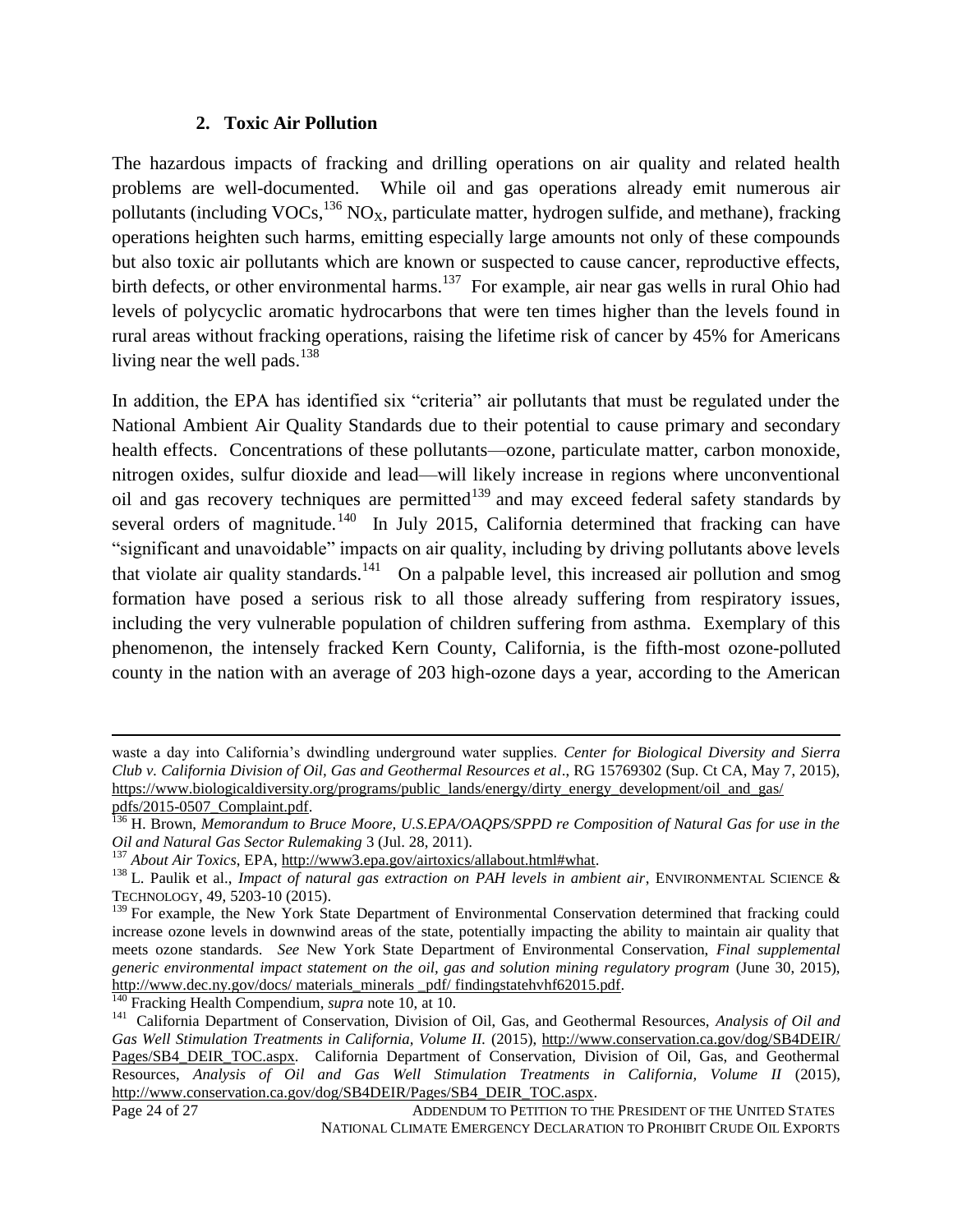Lung Association.<sup>142</sup>

## **3. Earthquakes and Seismic Activity**

Major studies have confirmed that the disposal of oil and gas wastewater into injection wells has induced damaging earthquakes with magnitudes as high as  $5.7$ ,  $^{143}$  and has caused the proliferation of earthquake swarms in the central and eastern United States in recent years.<sup>144</sup> The underground injection of wastewater generated as a byproduct of fracking has been linked to dramatic increases in earthquake activity in many states where fracking has proliferated, including some of the largest quakes ever recorded in those regions.<sup>145</sup>

The seismic activity occurring in Oklahoma has epitomized these dangers in America. There, the number of earthquakes of magnitude 3.0 or higher skyrocketed since the advent of the fracking boom, with fewer than two per year before 2009 and more than 1,100 predicted to have occurred in 2015.<sup>146</sup> The causation evidence is so strong that the Oklahoma Supreme Court ruled unanimously in June that homeowners can sue the oil and gas industry for injuries or property damage resulting from these earthquakes.<sup>147</sup> Scientific evidence now also shows that the process of fracking itself can trigger earthquakes of magnitudes 3 and 4, as confirmed in cases from Ohio,  $^{148}$  Oklahoma,  $^{149}$  Texas,  $^{150}$  the United Kingdom,  $^{151}$  and Canada.<sup>152</sup>

 142 Fracking Health Compendium, *supra* note 10, at 10.

<sup>143</sup> *See* K.M. Keranen et al., *Sharp increase in central Oklahoma seismicity since 2008 induced by massive wastewater injection*, 345 SCIENCE 6195, 448-51 (2014), http://science.sciencemag.org/content/345/6195/448.

<sup>144</sup> *See* W. L. Ellsworth, *Injection-Induced Earthquakes*, 341 SCIENCE 6142 (2013) [http://www.sciencemag.org/content/341/6142/1225942;](http://www.sciencemag.org/content/341/6142/1225942) M. D. Petersen, et al., *Incorporating Induced Seismicity in the 2014 United States National Seismic Hazard Model — Results of 2014 Workshop and Sensitivity Studies*, U.S. GEOLOGICAL SURVEY OPEN-FILE REPORT 2015–1070 (2015), [http://pubs.usgs.gov/of/2015/1070/pdf/ofr2015-](http://pubs.usgs.gov/of/2015/1070/pdf/ofr2015-1070.pdf) [1070.pdf.](http://pubs.usgs.gov/of/2015/1070/pdf/ofr2015-1070.pdf)

<sup>145</sup> *See id.*

<sup>146</sup> U.S. Geological Survey, *MR.5 – 6 km NNE of Crescent, Oklahoma (*2015), http://earthquake.usgs.gov/ earthquakes/eventpage/us200030gd#impact\_pager; J.L. Rubenstein, *Myths and facts on wastewater injection*, *hydraulic fracturing, enhanced oil recovery, and induced seismicity*, SEISMOLOGICAL RESEARCH LETTERS *86*(4), 1060-1067 (2015).

<sup>&</sup>lt;sup>147</sup> R.A. Oppel Jr., *Oklahoma court rules homeowners can sue oil companies over quakes, June 30, 2015, THE NEW* YORK TIMES, http://www.nytimes.com/2015/07/01/us/oklahoma-court-rules-homeowners-can-sue-oil-companiesover-quakes.html?emc=edit\_tnt\_20150630&nlid=66402583&tntemail0=y&\_r=0.

<sup>148</sup> *See* R. Skoumal, et al., *Earthquakes Induced by Hydraulic Fracturing in Poland Township, Ohio*, 105 BULLETIN OF THE SEISMOLOGICAL SOCIETY OF AMERICA (2015), http://bssa.geoscienceworld.org/content/early /2015/01/01/0120140168.abstract.

<sup>149</sup> *See* A. Holland, *Earthquakes Triggered by Hydraulic Fracturing in South Central Oklahoma* 103 BULLETIN OF THE SEISMOLOGICAL SOCIETY OF AMERICA 1784 (2013) [http://www.bssaonline.](http://www.bssaonline/)org/content /103/3/1784.abstract?mtoc.

<sup>150</sup> M.J. Hornbach et al., *Causal factors for seismicity near Azle, Texas*, NATURE COMMUNICATIONS, 6(6728) (2015). M. Richter, *Small north Texas quakes likely linked to oil, gas operations – study*, REUTERS*,* April 21, 2015, http://www.reuters.com/article/2015/04/21/us-usa-texas-earthquake-idUSKBN0NC2DY20150421,

Page 25 of 27 ADDENDUM TO PETITION TO THE PRESIDENT OF THE UNITED STATES NATIONAL CLIMATE EMERGENCY DECLARATION TO PROHIBIT CRUDE OIL EXPORTS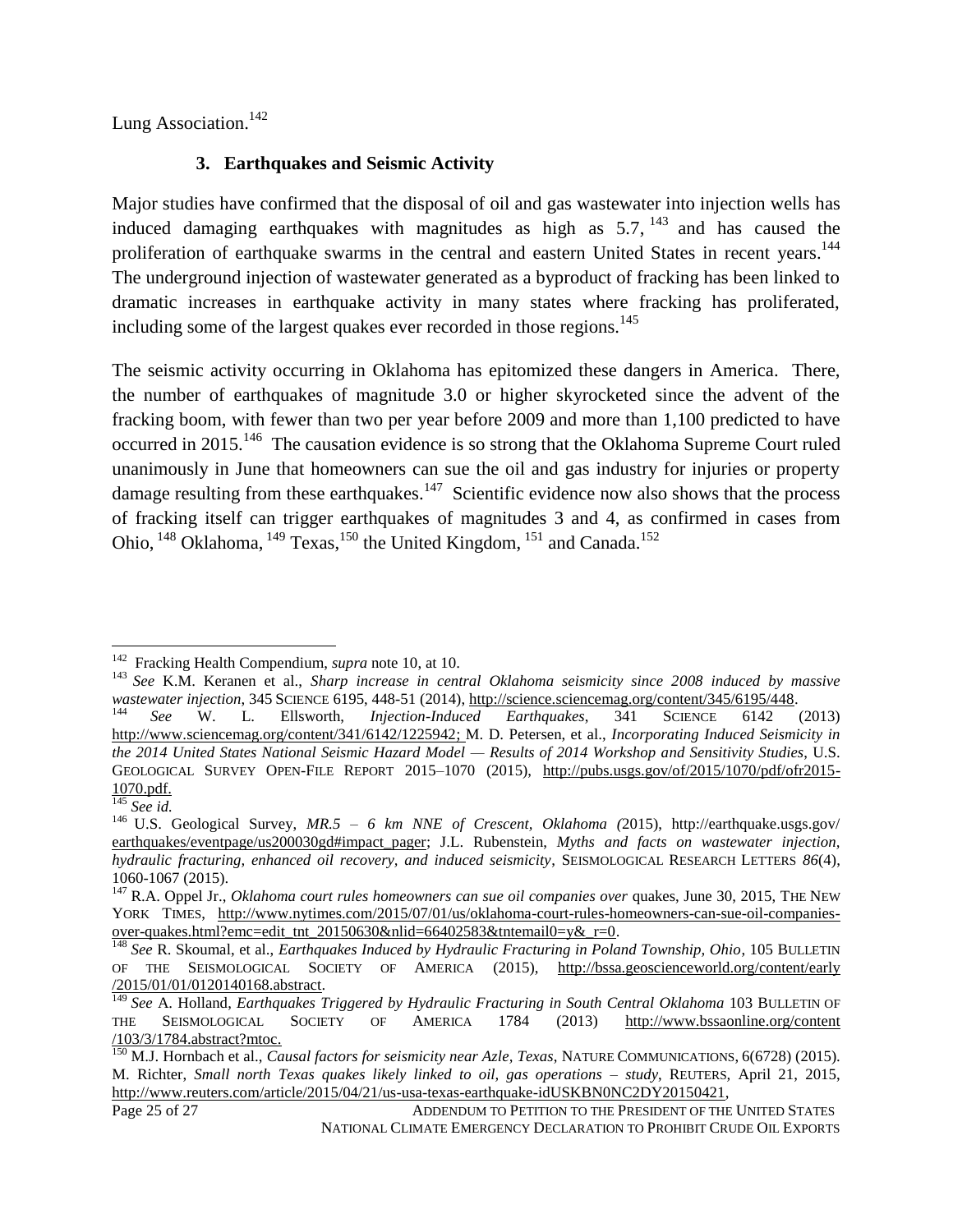#### **4. "Bomb Trains" via Crude-By-Rail**

The production of over 3.3 million barrels per day from 2015 to 2035 will lead to enough oil to fill more than 4,500 additional railcars per day—the equivalent of an additional 947 Exxon Valdez-sized oil tankers each year.<sup>153</sup> The railway transportation of such a massive amount of light tight crude oil necessarily brings about the fatal, well-documented risk of "bomb trains" and catastrophic oil spills across the country. Even more, light sweet crude, such as that from the Bakken shale formation in North Dakota, has proven to be among the most volatile and dangerous types of oil that is shipped. Nationwide, derailments and explosions of oil trains have increased dramatically following a 40-fold increase in oil-by-rail between 2008 and 2013, including numerous fiery derailments in the U.S. and Canada in 2015 and a record number of oilby-rail spills in 2014. Considered one of the worst train accidents in North American history, the 2013 crash of a 72-tanker train in Lac-Megantic, Quebec, illustrates the risk of crude-by-rail: 47 people died, 2,000 people were evacuated from the affected area, and a large portion of the town's business district was incinerated. 154

The potential harm across the U.S. is real: oil trains pass directly through many heavily populated areas, with an estimated 25 million Americans living within the one-mile of evacuation zone in the event of a fiery oil train-derailment, and some of the country's most pristine wildlife habitats and important waterways—putting people, wildlife and special places at immediate risk.<sup>155</sup>

l

NATIONAL CLIMATE EMERGENCY DECLARATION TO PROHIBIT CRUDE OIL EXPORTS

<sup>151</sup> *See* UK Department of Energy & Climate Change, *Fracking UK Shale: Understanding Earthquake Risk* 2 (2014); H. Clarke, et al., *Felt seismicity associated with shale gas hydraulic fracturing: The first documented example in Europe,* 41 GEOPHYSICAL RESEARCH LETTERS 8308 (2014), http://onlinelibrary.wiley.com/doi /10.1002/2014GL062047/full.

<sup>152</sup> *See* Howell, D., *Researchers Study Aftershocks of Fox Creek Earthquake Possibly Linked to Fracking*, EDMONTON JOURNAL, (2015), http://www.edmontonjournal.com/ Researchers+study+ aftershocks+Creek+ earthquake+possibly+linked+fracking/10781866/story.html; *See* BC Oil and Gas Commission, *Investigation of Observed Seismicity in the Horn River Basin* (2012), http://www.bcogc.ca/node/8046/download?documntID=1270; A. M. Farahbod, et al. *Investigation of Regional Seismicity Before and After Hydraulic Fracturing in the Horn River Basin, Northeast British Columbia*, 52 CANADIAN JOURNAL OF EARTH SCIENCES 112 (2014) [http://www.nrcresearchpress.com/doi/abs/10.1139/cjes-2014-0162?src=recsys.](http://www.nrcresearchpress.com/doi/abs/10.1139/cjes-2014-0162?src=recsys)

<sup>153</sup> CAP Report, *supra* note 7.

<sup>154</sup> Jacquie McNish & Grant Robertson, *The Deadly Secret Behind the Lac-Mégantic Inferno*, THE GLOBE AND MAIL, Dec. 3, 2013, http://www.theglobeandmail.com/report-on-business/industry-news/energy-and-resources/ thehazardous-history-of-the-oil-that-levelled-lac-megantic/article15733700/?page=all; M. Beaudin, *Lac-Mégantic Oil Spill Even Worse Than First Feared, Investigation Shows*, MONTREAL GAZETTE, Oct. 22, 2013.

Page 26 of 27 ADDENDUM TO PETITION TO THE PRESIDENT OF THE UNITED STATES <sup>155</sup> ForestEthics calculates that an estimated 25 million Americans live within the one-mile evacuation zone that DOT recommends in the event of a fiery oil train derailment (*see* www.Blast-Zone.org). Within just a quarter-mile of existing and planned oil train routes there are 3,600 stream miles and 73,468 square miles of lake, reservoir and wetlands where a spill would devastate sensitive wildlife habitat, including species protected under the Endangered Species Act. Further, existing and planned oiltrain routes cross more than 30 national wildlife refuges and the critical habitats of at least 57 endangered species, and numerous studies have shown that spilled oil can have devastating impacts on both terrestrial and aquatic species from exposure to toxic chemicals. *See* JARED MARGOLIS,